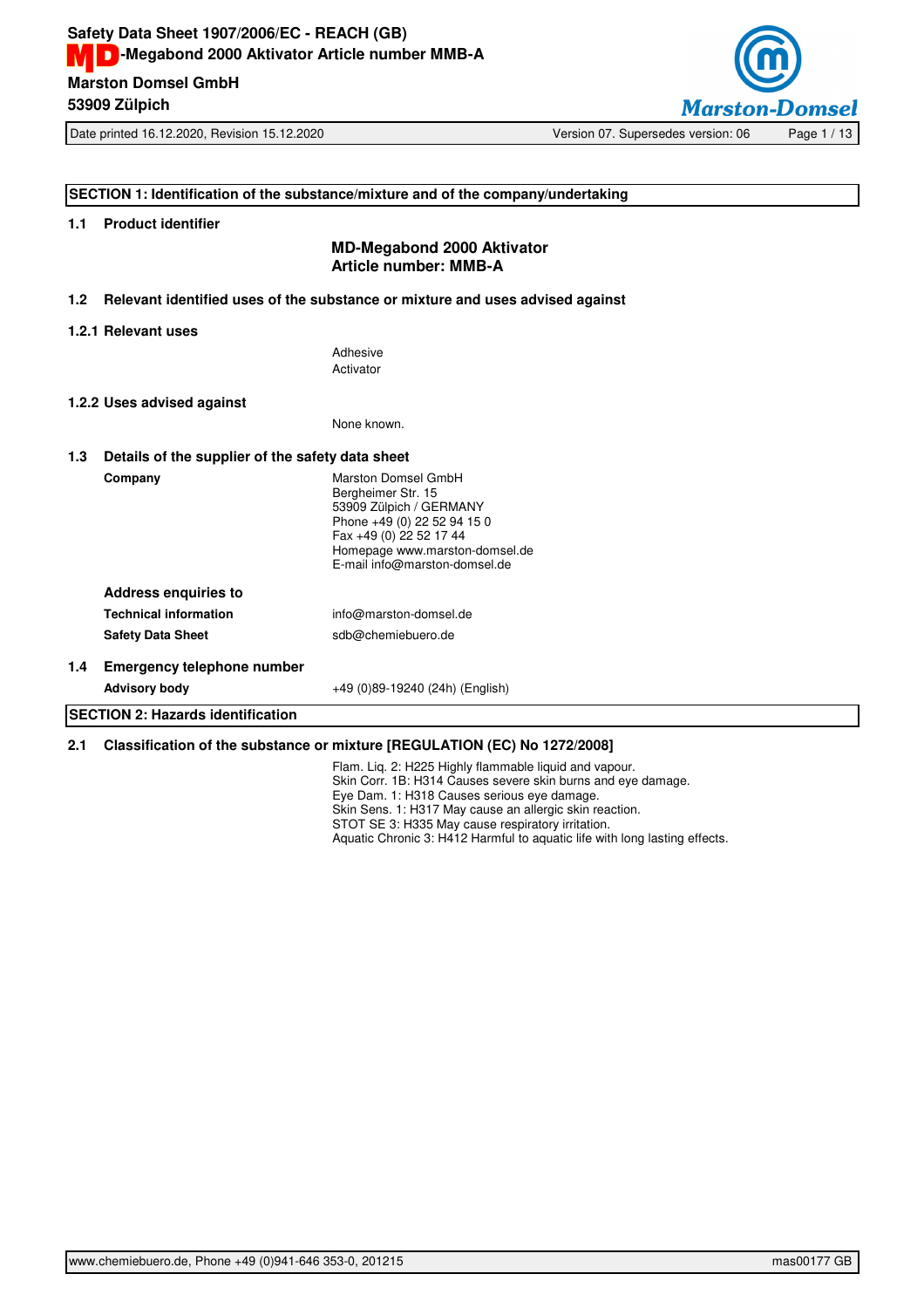

## **2.2 Label elements**

The product is required to be labelled in accordance with regulation (EC) No 1272/2008 (CLP).

|     | <b>Hazard pictograms</b>        |                                                                                                                                                                                                                                                                                                                                                                                                                                                                                                                                                                                                                                                                                                                                                                                                                                                                                                        |
|-----|---------------------------------|--------------------------------------------------------------------------------------------------------------------------------------------------------------------------------------------------------------------------------------------------------------------------------------------------------------------------------------------------------------------------------------------------------------------------------------------------------------------------------------------------------------------------------------------------------------------------------------------------------------------------------------------------------------------------------------------------------------------------------------------------------------------------------------------------------------------------------------------------------------------------------------------------------|
|     |                                 |                                                                                                                                                                                                                                                                                                                                                                                                                                                                                                                                                                                                                                                                                                                                                                                                                                                                                                        |
|     | Signal word                     | <b>DANGER</b>                                                                                                                                                                                                                                                                                                                                                                                                                                                                                                                                                                                                                                                                                                                                                                                                                                                                                          |
|     | <b>Contains:</b>                | Methyl methacrylate                                                                                                                                                                                                                                                                                                                                                                                                                                                                                                                                                                                                                                                                                                                                                                                                                                                                                    |
|     |                                 | Methacrylic acid                                                                                                                                                                                                                                                                                                                                                                                                                                                                                                                                                                                                                                                                                                                                                                                                                                                                                       |
|     |                                 | Cumene hydroperoxide                                                                                                                                                                                                                                                                                                                                                                                                                                                                                                                                                                                                                                                                                                                                                                                                                                                                                   |
|     |                                 | Tosyl chloride                                                                                                                                                                                                                                                                                                                                                                                                                                                                                                                                                                                                                                                                                                                                                                                                                                                                                         |
|     | <b>Hazard statements</b>        | H225 Highly flammable liquid and vapour.<br>H314 Causes severe skin burns and eye damage.<br>H317 May cause an allergic skin reaction.<br>H335 May cause respiratory irritation.<br>H412 Harmful to aquatic life with long lasting effects.                                                                                                                                                                                                                                                                                                                                                                                                                                                                                                                                                                                                                                                            |
|     | <b>Precautionary statements</b> | P101 If medical advice is needed, have product container or label at hand.<br>P102 Keep out of reach of children.<br>P210 Keep away from heat, hot surfaces, sparks, open flames and other ignition sources. No<br>smoking.<br>P271 Use only outdoors or in a well-ventilated area.<br>P280 Wear protective gloves / protective clothing / eye protection / face protection.<br>P301+P330+P331 IF SWALLOWED: rinse mouth. Do NOT induce vomiting.<br>P310 Immediately call a POISON CENTER / doctor /<br>P303+P361+P353 IF ON SKIN (or hair): Take off immediately all contaminated clothing.<br>Rinse skin with water [or shower].<br>P305+P351+P338 IF IN EYES: Rinse cautiously with water for several minutes. Remove<br>contact lenses, if present and easy to do. Continue rinsing.<br>P405 Store locked up.<br>P501 Dispose of contents/container in accordance with local/national regulation. |
|     | UFI:                            | P2RV-T9QE-7009-XS91                                                                                                                                                                                                                                                                                                                                                                                                                                                                                                                                                                                                                                                                                                                                                                                                                                                                                    |
| 2.3 | Other hazards                   |                                                                                                                                                                                                                                                                                                                                                                                                                                                                                                                                                                                                                                                                                                                                                                                                                                                                                                        |
|     | Other hazards                   | none                                                                                                                                                                                                                                                                                                                                                                                                                                                                                                                                                                                                                                                                                                                                                                                                                                                                                                   |

**SECTION 3: Composition / Information on ingredients**

## **3.1 Substances**

**not applicable**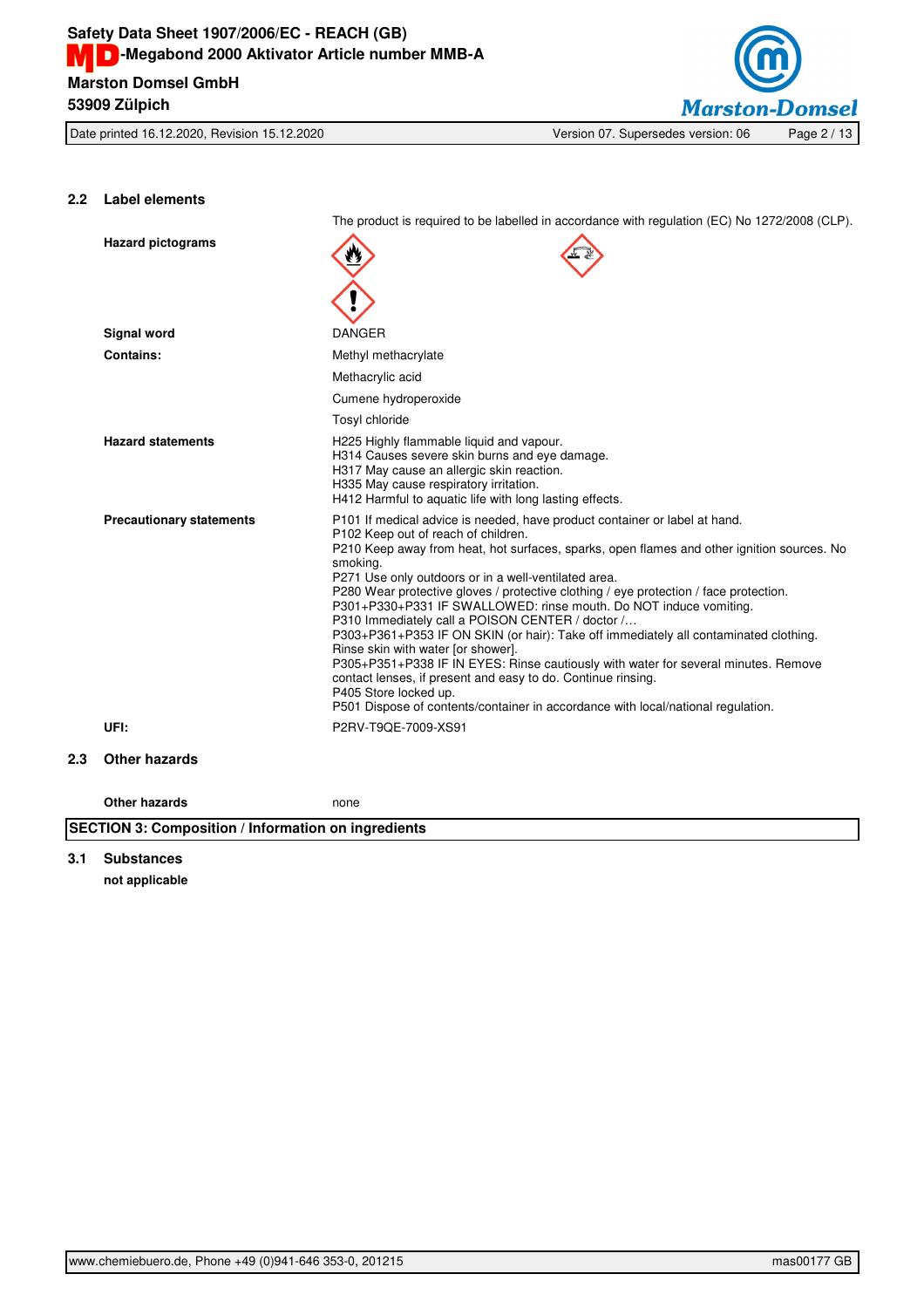

Date printed 16.12.2020, Revision 15.12.2020 Version 07. Supersedes version: 06 Page 3 / 13

## **3.2 Mixtures**

#### **The product is a mixture.**

| Range [%] Substance                                                                                                                 |
|-------------------------------------------------------------------------------------------------------------------------------------|
| 45 - 55 Methyl methacrylate                                                                                                         |
| CAS: 80-62-6, EINECS/ELINCS: 201-297-1, EU-INDEX: 607-035-00-6, Reg-No.: 01-2119452498-28-XXXX                                      |
| GHS/CLP: Flam. Lig. 2: H225 - Skin Irrit. 2: H315 - Skin Sens. 1: H317 - STOT SE 3: H335                                            |
| 1 - <10 Urethane Methacrylate Oligomer                                                                                              |
| CAS: 82339-26-2, EINECS/ELINCS: Polymer                                                                                             |
| GHS/CLP: Skin Irrit. 2: H315 - Eye Irrit. 2: H319                                                                                   |
| $1 - 10$ Methacrylic acid                                                                                                           |
| CAS: 79-41-4, EINECS/ELINCS: 201-204-4, EU-INDEX: 607-088-00-5, Reg-No.: 01-2119463884-26-xxxx                                      |
| GHS/CLP: Acute Tox. 4: H302 - Acute Tox. 4: H332 - Acute Tox. 3: H311 - Skin Corr. 1A: H314 - Eye Dam. 1:<br>H318 - STOT SE 3: H335 |
| $1 - 3$ Tosyl chloride                                                                                                              |
| CAS: 98-59-9, EINECS/ELINCS: 202-684-8                                                                                              |
| GHS/CLP: Skin Irrit. 2: H315 - Eye Dam. 1: H318 - Skin Sens. 1A: H317                                                               |
| $1 - <1,5$ 2,6-di-tert-butyl-p-cresol                                                                                               |
| CAS: 128-37-0, EINECS/ELINCS: 204-881-4                                                                                             |
| GHS/CLP: Aquatic Acute 1: H400 - Aquatic Chronic 1: H410,                                                                           |
| $M$ acute = 1, M chronic = 1                                                                                                        |
| 1 - $<$ 2,5 Cumene hydroperoxide                                                                                                    |
| CAS: 80-15-9, EINECS/ELINCS: 201-254-7, EU-INDEX: 617-002-00-8                                                                      |
| GHS/CLP: Org. Perox. E: H242 - Acute Tox. 3: H331 - Acute Tox. 4: H302 H312 - STOT RE 2: H373 - Skin Corr.                          |
| 1B: H314 - Aquatic Chronic 2: H411,<br>M acute $= 1$                                                                                |
|                                                                                                                                     |

**Comment on component parts** Substances of Very High Concern - SVHC: substances are not contained or are below 0.1%. For full text of H-statements: see SECTION 16.

## **SECTION 4: First aid measures**

| 4.1 | Description of first aid measures<br><b>General information</b> | Remove contaminated soaked clothing immediately and dispose of safely.                                                                                                               |
|-----|-----------------------------------------------------------------|--------------------------------------------------------------------------------------------------------------------------------------------------------------------------------------|
|     | Inhalation                                                      | Ensure supply of fresh air.<br>In the event of symptoms seek medical treatment.                                                                                                      |
|     | <b>Skin contact</b>                                             | In case of contact with skin wash off immediately with soap and water.<br>Consult a doctor if skin irritation persists.                                                              |
|     | Eye contact                                                     | Rinse cautiously with water for several minutes. Remove contact lenses, if present and easy<br>to do. Continue rinsing.<br>If eye irritation persists: Get medical advice/attention. |
|     | Ingestion                                                       | Consult a doctor immediately.<br>Do not induce vomiting.<br>Rinse out mouth and give plenty of water to drink.                                                                       |

## **4.2 Most important symptoms and effects, both acute and delayed**

Product is caustic.

## **4.3 Indication of any immediate medical attention and special treatment needed**

Treat symptomatically. Forward this sheet to your doctor.

## **SECTION 5: Fire-fighting measures**

## **5.1 Extinguishing media**

| Suitable extinguishing media                 | Carbon dioxide.<br>Water spray jet.<br>Dry powder.<br>Foam. |
|----------------------------------------------|-------------------------------------------------------------|
| Extinguishing media that must not<br>be used | Full water jet.                                             |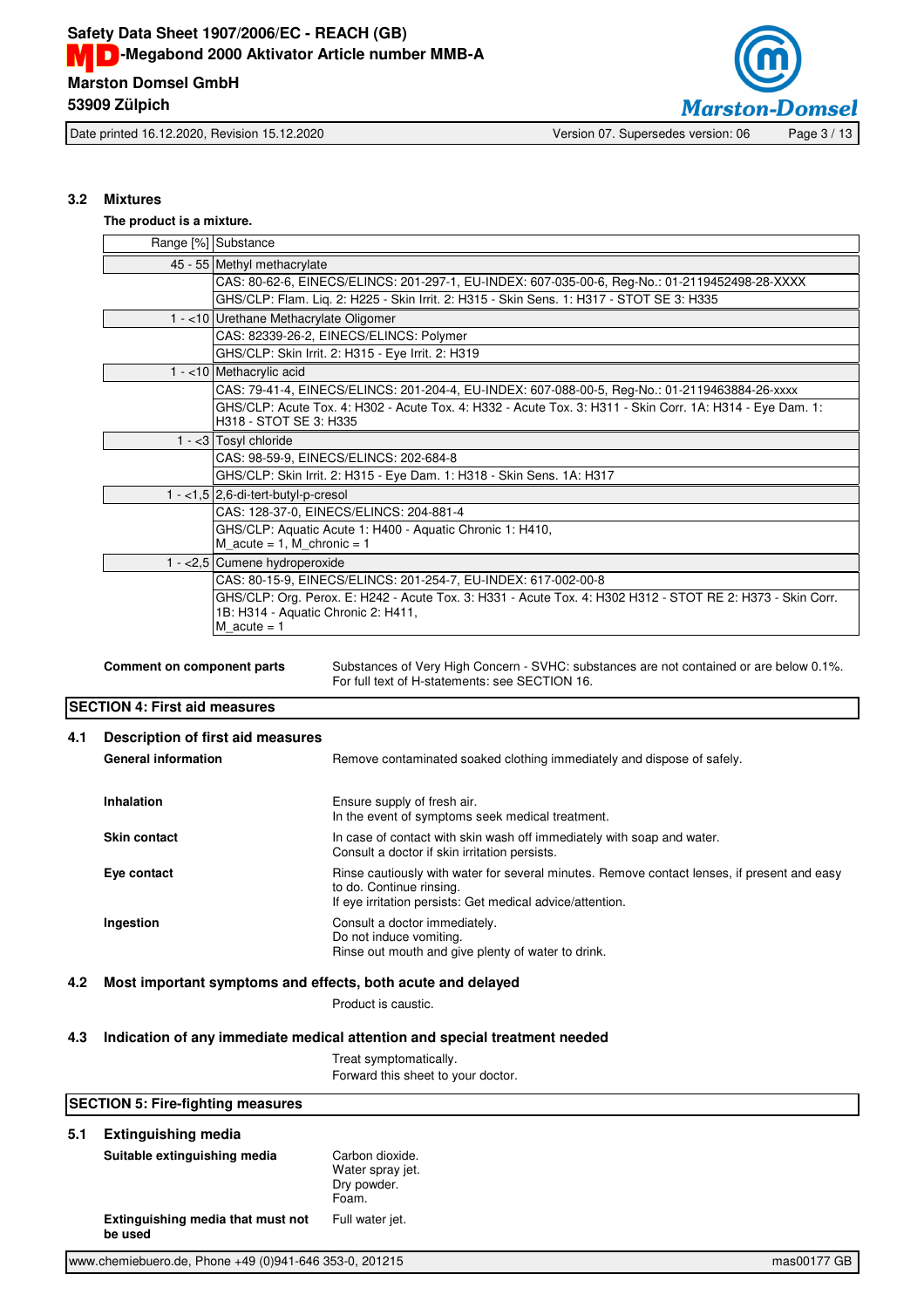**53909 Zülpich**



Date printed 16.12.2020, Revision 15.12.2020 Version 07. Supersedes version: 06 Page 4 / 13

**5.2 Special hazards arising from the substance or mixture** Risk of formation of toxic pyrolysis products. **5.3 Advice for firefighters** Use self-contained breathing apparatus. Fire residues and contaminated firefighting water must be disposed of in accordance within the local regulations. Cool containers at risk with water spray jet. **SECTION 6: Accidental release measures 6.1 Personal precautions, protective equipment and emergency procedures** Keep away from all sources of ignition. Ensure adequate ventilation. Use personal protective clothing. **6.2 Environmental precautions** Prevent spread over a wide area (e.g. by containment or oil barriers). Do not discharge into the drains/surface waters/groundwater. **6.3 Methods and material for containment and cleaning up** Pick up with absorbent material (e.g. sand, sawdust, universal absorbent, diatomaceous earth). Dispose of absorbed material in accordance within the regulations. **6.4 Reference to other sections** See SECTION 8+13 **SECTION 7: Handling and storage 7.1 Precautions for safe handling** Provide good room ventilation even at ground level (vapours are heavier than air). Take precautionary measures against static discharges. Keep away from all sources of ignition - Refrain from smoking. Vapours can form an explosive mixture with air. Do not eat, drink or smoke when using this product. Contaminated work clothing should not be allowed out of the workplace. Wash hands before breaks and after work. Use barrier skin cream. Take off contaminated clothing and wash before reuse. **7.2 Conditions for safe storage, including any incompatibilities** Keep only in original container. Do not store together with oxidizing agents. Keep container tightly closed. Keep container in a well-ventilated place. Protect from light. Protect from heat/overheating. **7.3 Specific end use(s)** See product use, SECTION 1.2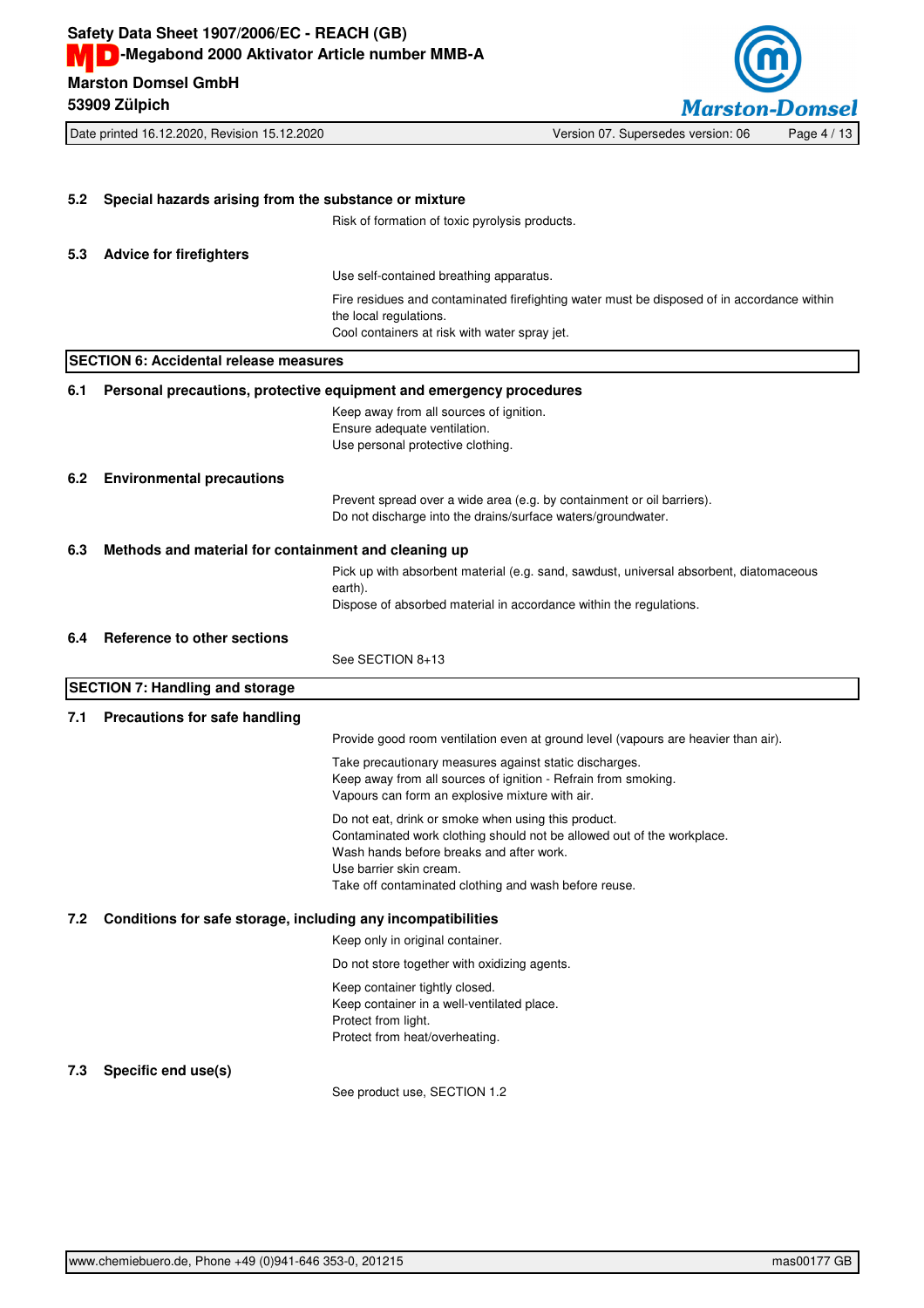# **Marston Domsel GmbH Safety Data Sheet 1907/2006/EC - REACH (GB) MD**-Megabond 2000 Aktivator Article number MMB-A

**53909 Zülpich**



## **SECTION 8: Exposure controls / personal protection**

## **8.1 Control parameters**

**Ingredients with occupational exposure limits to be monitored (GB)**

| Substance                                                                                      |
|------------------------------------------------------------------------------------------------|
| Methyl methacrylate                                                                            |
| CAS: 80-62-6, EINECS/ELINCS: 201-297-1, EU-INDEX: 607-035-00-6, Req-No.: 01-2119452498-28-XXXX |
| Long-term exposure: 50 ppm, 208 mg/m <sup>3</sup>                                              |
| Short-term exposure (15-minute): 100 ppm, 416 mg/m <sup>3</sup>                                |
| Tosyl chloride                                                                                 |
| CAS: 98-59-9, EINECS/ELINCS: 202-684-8                                                         |
| Short-term exposure (15-minute): 5 mg/m <sup>3</sup>                                           |
| 2,6-di-tert-butyl-p-cresol                                                                     |
| CAS: 128-37-0, EINECS/ELINCS: 204-881-4                                                        |
| Long-term exposure: $10 \text{ mg/m}^3$                                                        |
| Methacrylic acid                                                                               |
| CAS: 79-41-4, EINECS/ELINCS: 201-204-4, EU-INDEX: 607-088-00-5, Req-No.: 01-2119463884-26-xxxx |
| Long-term exposure: 20 ppm, 72 mg/m <sup>3</sup>                                               |
| Short-term exposure (15-minute): 40 ppm, 143 mg/m <sup>3</sup>                                 |

## **Ingredients with occupational**

**exposure limits to be monitored (EU)**

| Substance / EC LIMIT VALUES                                                                    |
|------------------------------------------------------------------------------------------------|
| Methyl methacrylate                                                                            |
| CAS: 80-62-6, EINECS/ELINCS: 201-297-1, EU-INDEX: 607-035-00-6, Req-No.: 01-2119452498-28-XXXX |
| Eight hours: 50 ppm                                                                            |
| Short-term (15-minute): 100 ppm                                                                |

## **DNEL**

| Substance                                                                              |
|----------------------------------------------------------------------------------------|
| Methyl methacrylate, CAS: 80-62-6                                                      |
| Industrial, inhalative, Long-term - local effects: 208 mg/m <sup>3</sup> .             |
| Industrial, dermal, Long-term - systemic effects: 13,67 mg/kg bw/d.                    |
| Industrial, dermal, Long-term - local effects: 1,5 mg/cm <sup>2</sup> .                |
| Industrial, dermal, Acute - local effects: 1,5 mg/cm <sup>2</sup> .                    |
| Industrial, inhalative, Long-term - systemic effects: 208 mg/m <sup>3</sup> .          |
| general population, dermal, Long-term - local effects: 1,5 mg/cm <sup>2</sup> .        |
| general population, inhalative, Long-term - systemic effects: 74,3 mg/m <sup>3</sup> . |
| general population, dermal, Long-term - systemic effects: 8,2 mg/kg bw/d.              |
| general population, dermal, Acute - local effects: 1,5 mg/cm <sup>2</sup> .            |
| general population, inhalative, Long-term - local effects: 104 mg/m <sup>3</sup> .     |
| Methacrylic acid, CAS: 79-41-4                                                         |
| Industrial, inhalative, Long-term - systemic effects: 29,6 mg/m <sup>3</sup> .         |
| Industrial, inhalative, Long-term - local effects: 88 mg/m <sup>3</sup> .              |
| Industrial, dermal, Long-term - systemic effects: 4,25 mg/kg bw/d.                     |
| general population, dermal, Long-term - systemic effects: 2,55 mg/kg bw/d.             |
| general population, inhalative, Long-term - systemic effects: 6,3 mg/m <sup>3</sup> .  |
| general population, inhalative, Long-term - local effects: 6,55 mg/m <sup>3</sup> .    |

#### **PNEC**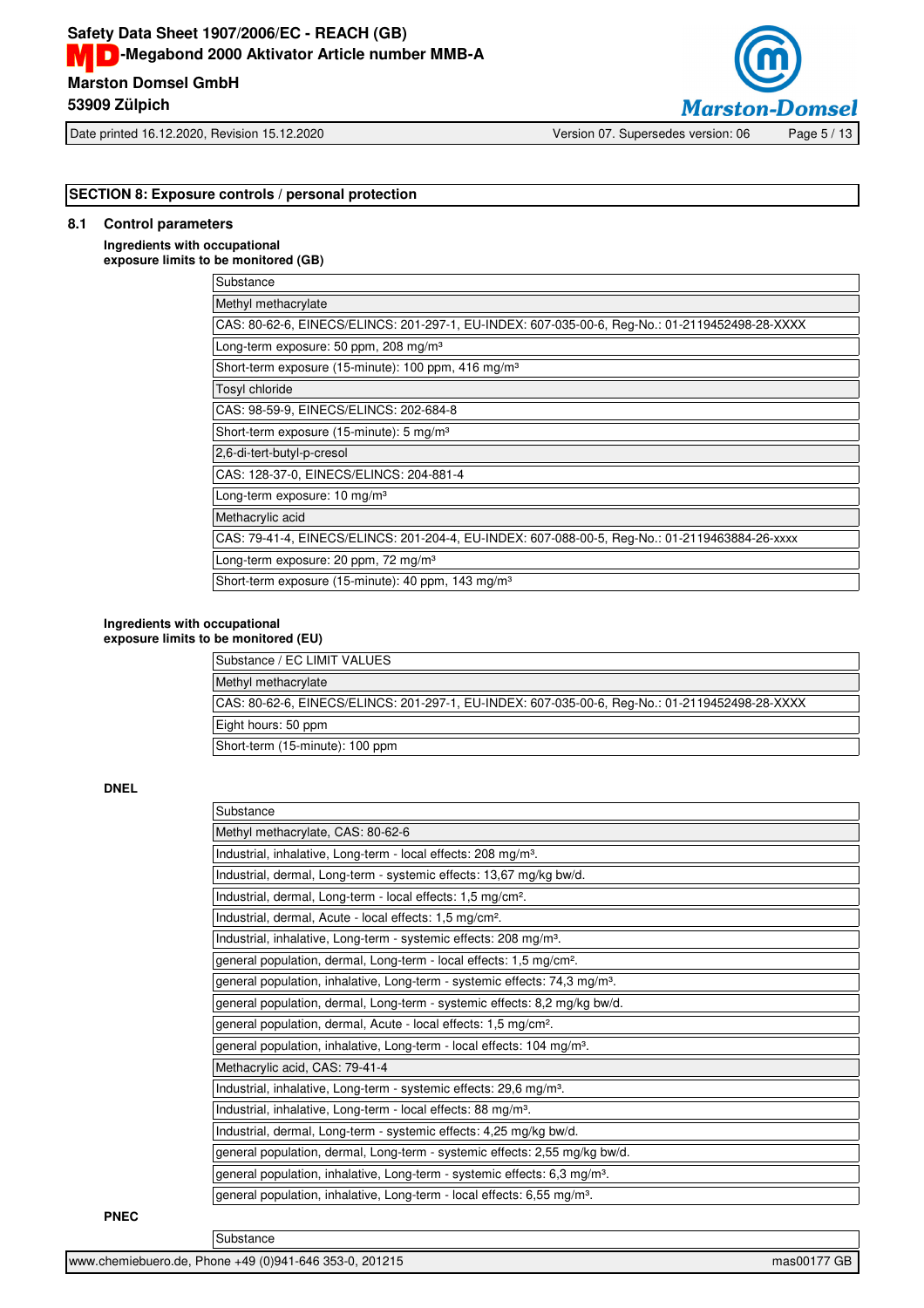

Date printed 16.12.2020, Revision 15.12.2020 Version 07. Supersedes version: 06 Page 6 / 13

| Methyl methacrylate, CAS: 80-62-6       |  |
|-----------------------------------------|--|
| soil, 1,47 mg/kg dw.                    |  |
| sediment (freshwater), 5,74 mg/kg dw.   |  |
| sewage treatment plants (STP), 10 mg/l. |  |
| seawater, 0,94 mg/l.                    |  |
| freshwater, 0,94 mg/l.                  |  |
| Methacrylic acid, CAS: 79-41-4          |  |
| soil, 1,2 mg/kg dw.                     |  |
| sewage treatment plants (STP), 10 mg/l. |  |
| seawater, 0,82 mg/l.                    |  |
| freshwater, 0,82 mg/l.                  |  |

## **8.2 Exposure controls**

| Additional advice on system design                             | Ensure adequate ventilation on workstation.<br>Measurement methods for taking workplace measurements must meet the performance<br>requirements of DIN EN 482. For example, recommendations are given in the IFA's list of<br>hazardous substances.                                                           |
|----------------------------------------------------------------|--------------------------------------------------------------------------------------------------------------------------------------------------------------------------------------------------------------------------------------------------------------------------------------------------------------|
| Eye protection                                                 | Safety glasses. (EN 166:2001)                                                                                                                                                                                                                                                                                |
| <b>Hand protection</b>                                         | The details concerned are recommendations. Please contact the glove supplier for further<br>information.<br>In full contact:<br>> 0.7 mm/ Butyl rubber, >480 min (EN 374-1/-2/-3).<br>In splash contact:<br>> 0.7 mm/ Butyl rubber, >60 min (EN 374-1/-2/-3).                                                |
| <b>Skin protection</b>                                         | light protective clothing                                                                                                                                                                                                                                                                                    |
| <b>Other</b>                                                   | Personal protective equipment should be selected specifically for the working place,<br>depending on concentration and quantity handled. The resistance of this equipment to<br>chemicals should be ascertained with the respective supplier.<br>Do not inhale vapours.<br>Avoid contact with eyes and skin. |
| <b>Respiratory protection</b>                                  | Respiratory protection mask in the event of high concentrations.<br>Short term: filter apparatus, filter A. (DIN EN 14387)                                                                                                                                                                                   |
| <b>Thermal hazards</b>                                         | No information available.                                                                                                                                                                                                                                                                                    |
| Delimitation and monitoring of the<br>environmental exposition | See SECTION 6+7.                                                                                                                                                                                                                                                                                             |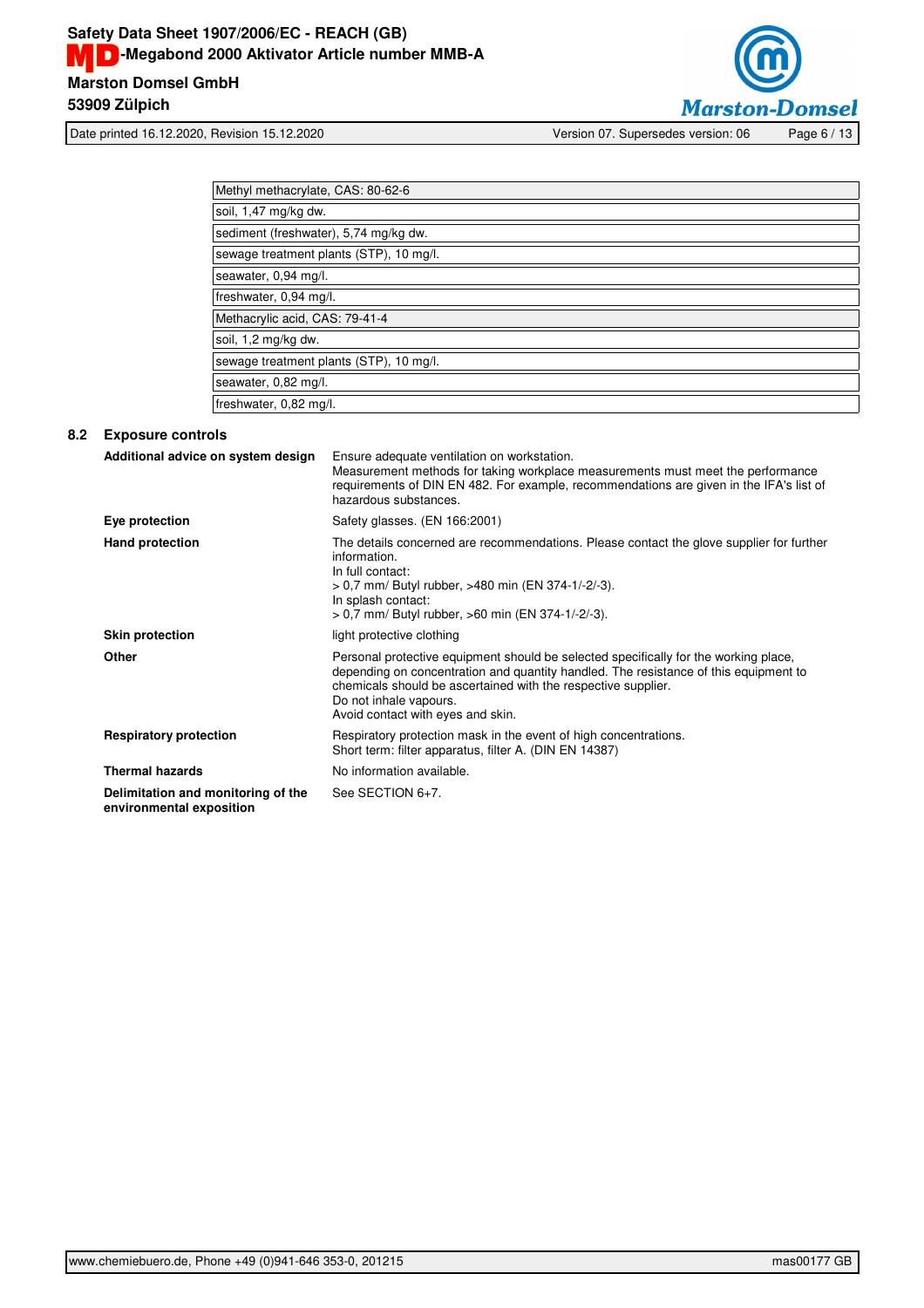

Date printed 16.12.2020, Revision 15.12.2020 Version 07. Supersedes version: 06 Page 7 / 13

## **SECTION 9: Physical and chemical properties**

| <b>SECTION 9: Physical and chemical properties</b> |                                                                   |                               |
|----------------------------------------------------|-------------------------------------------------------------------|-------------------------------|
| 9.1                                                | Information on basic physical and chemical properties             |                               |
|                                                    | Form                                                              | Gel                           |
|                                                    | Color                                                             | amber colour                  |
|                                                    | Odor                                                              | characteristic                |
|                                                    | <b>Odour threshold</b>                                            | No information available.     |
|                                                    | pH-value                                                          | not applicable                |
|                                                    | pH-value [1%]                                                     | not applicable                |
|                                                    | <b>Boiling point [°C]</b>                                         | No information available.     |
|                                                    | Flash point [°C]                                                  | 15                            |
|                                                    | Flammability (solid, gas) [°C]                                    | No information available.     |
|                                                    | Lower explosion limit                                             | No information available.     |
|                                                    | <b>Upper explosion limit</b>                                      | No information available.     |
|                                                    |                                                                   |                               |
|                                                    | <b>Oxidising properties</b>                                       | no                            |
|                                                    | Vapour pressure/gas pressure [kPa]                                | No information available.     |
|                                                    | Density [g/ml]                                                    | 0,97                          |
|                                                    | Bulk density [kg/m <sup>3</sup> ]                                 | not applicable                |
|                                                    | Solubility in water                                               | immiscible                    |
|                                                    | Partition coefficient [n-octanol/water] No information available. |                               |
|                                                    | <b>Viscosity</b>                                                  | 130.000 - 150.000 mPas (20°C) |
|                                                    | Relative vapour density determined<br>in air                      | No information available.     |
|                                                    | <b>Evaporation speed</b>                                          | No information available.     |
|                                                    | Melting point $[°C]$                                              | No information available.     |
|                                                    | Autoignition temperature [°C]                                     | No information available.     |
|                                                    | Decomposition temperature [°C]                                    | No information available.     |
| 9.2                                                | <b>Other information</b>                                          |                               |

none

## **SECTION 10: Stability and reactivity**

## **10.1 Reactivity**

See SECTION 10.3.

## **10.2 Chemical stability**

Stable under normal ambient conditions (ambient temperature).

## **10.3 Possibility of hazardous reactions**

Evolution of flammable mixtures possible in air when heated above flash point and/or during spraying or misting. Reactions with reducing agents, heavy metals. Reactions with strong oxidizing agents.

## **10.4 Conditions to avoid**

Strong heating.

## **10.5 Incompatible materials**

See SECTION 7

## **10.6 Hazardous decomposition products**

Flammable gases/vapours.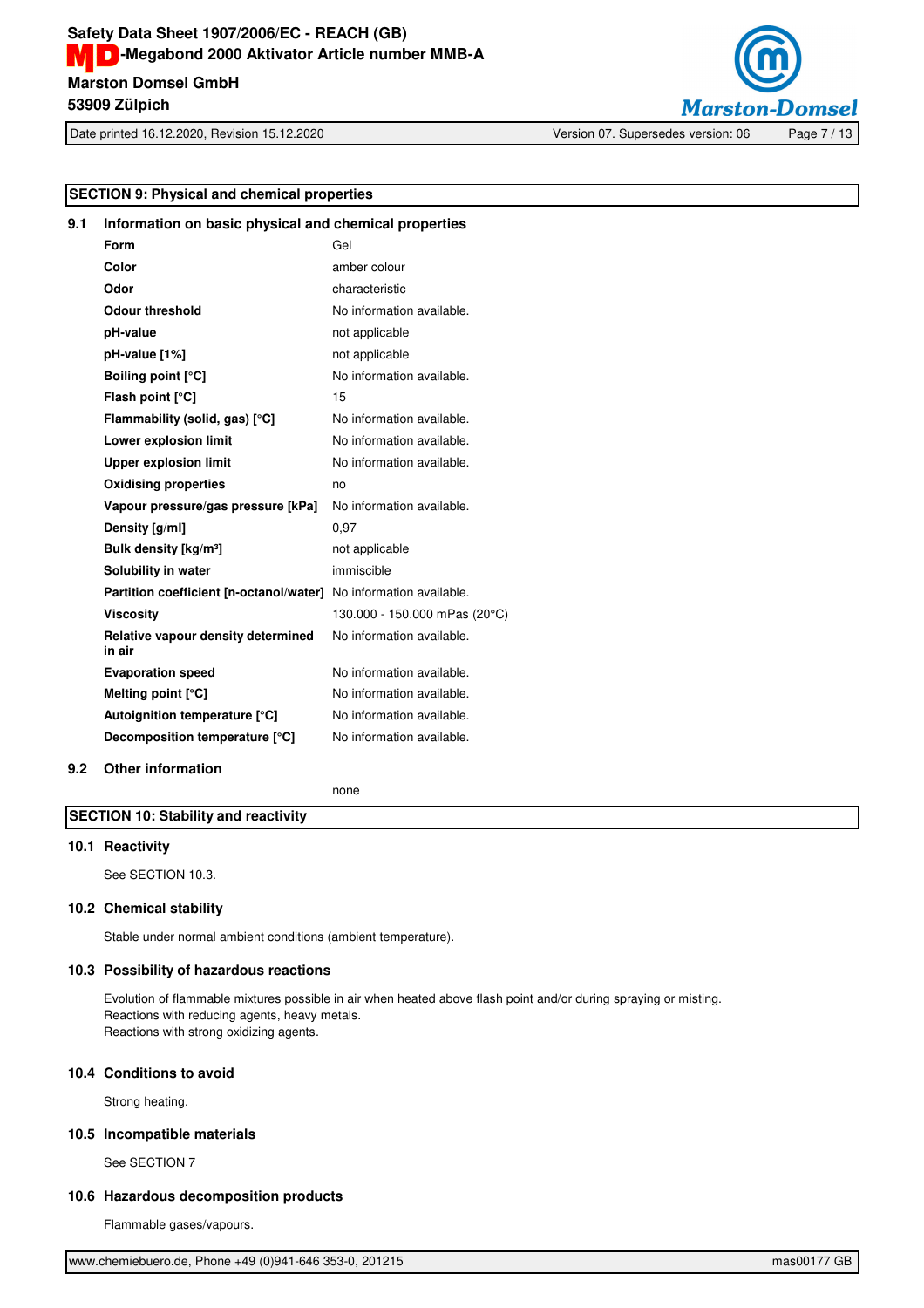## **Marston Domsel GmbH Safety Data Sheet 1907/2006/EC - REACH (GB) MD**-Megabond 2000 Aktivator Article number MMB-A **53909 Zülpich**



Date printed 16.12.2020, Revision 15.12.2020 Version 07. Supersedes version: 06 Page 8 / 13

# **SECTION 11: Toxicological information 11.1 Information on toxicological effects**

**Acute toxicity**

Product ATE-mix, oral, > 2000 mg/kg.

| Substance                                    |
|----------------------------------------------|
| Cumene hydroperoxide, CAS: 80-15-9           |
| LD50, oral, Rat: 382 mg/kg IUCLID.           |
| LC50, inhalative, Rat: 220 ppm 4h IUCLID.    |
| Tosyl chloride, CAS: 98-59-9                 |
| LD10, oral, Rat: 4680 mg/kg bw.              |
| 2,6-di-tert-butyl-p-cresol, CAS: 128-37-0    |
| LD50, dermal, Rabbit: $>$ 2000 mg/kg (Lit.). |
| LD50, oral, Rat: $> 2930$ mg/kg (Lit.).      |
| LD50, oral, Rat: 1700 mg/kg (IUCLID).        |
| Methyl methacrylate, CAS: 80-62-6            |
| LD50, dermal, Rabbit: $>$ 5000 mg/kg.        |
| LD50, oral, Rat: $>$ 5000 mg/kg (OECD 401).  |
| LC50, inhalative, Rat: 29,8 mg/l.            |
| Methacrylic acid, CAS: 79-41-4               |
| LD50, dermal, Rabbit: 500 - 1000 mg/kg.      |
| LD50, oral, Rat: 1320 mg/kg bw.              |
| LC50, inhalation (vapour), Rat: 7,1 mg/l/h.  |

| Serious eye damage/irritation                         | Toxicological data of complete product are not available.<br>Risk of serious damage to eyes.<br>Calculation method                                                                                                                                |
|-------------------------------------------------------|---------------------------------------------------------------------------------------------------------------------------------------------------------------------------------------------------------------------------------------------------|
| Skin corrosion/irritation                             | Toxicological data of complete product are not available.<br>Product is caustic.<br>Calculation method                                                                                                                                            |
| Respiratory or skin sensitisation                     | Toxicological data of complete product are not available.<br>May produce an allergic reaction.<br>May cause an allergic skin reaction.<br>Calculation method                                                                                      |
| Specific target organ toxicity -<br>single exposure   | Toxicological data of complete product are not available.<br>May cause respiratory irritation.<br>Calculation method                                                                                                                              |
| Specific target organ toxicity -<br>repeated exposure | Based on the available information, the classification criteria are not fulfilled.                                                                                                                                                                |
| <b>Mutagenicity</b>                                   | Based on the available information, the classification criteria are not fulfilled.                                                                                                                                                                |
| <b>Reproduction toxicity</b>                          | Based on the available information, the classification criteria are not fulfilled.                                                                                                                                                                |
| Carcinogenicity                                       | Based on the available information, the classification criteria are not fulfilled.                                                                                                                                                                |
| <b>Aspiration hazard</b>                              | Based on the available information, the classification criteria are not fulfilled.                                                                                                                                                                |
| <b>General remarks</b>                                |                                                                                                                                                                                                                                                   |
|                                                       | Toxicological data of complete product are not available.<br>The toxicity data listed pertaining to the ingredients are intended for those working in the<br>medicinal professions, experts for occupational health and safety and toxicologists. |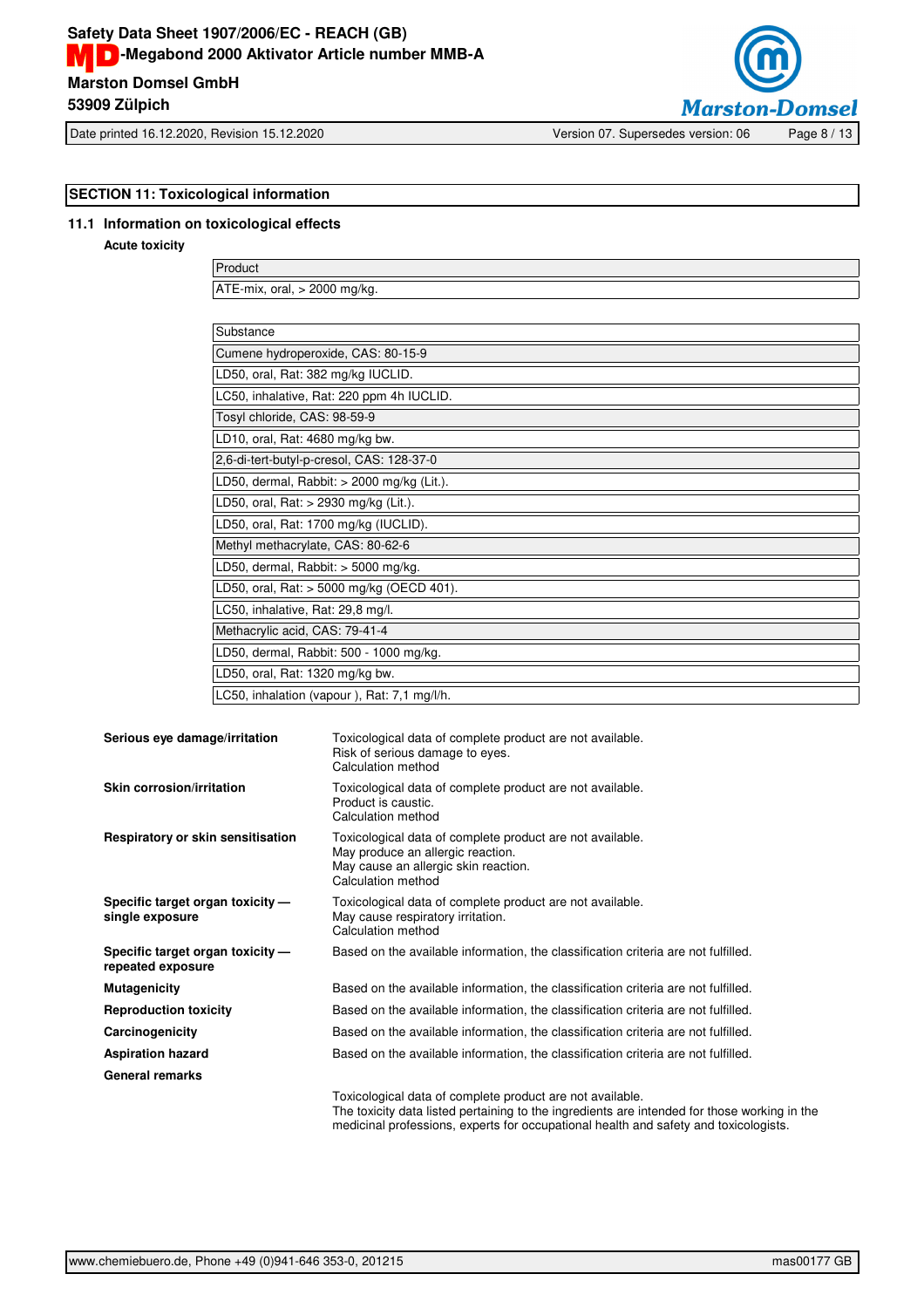

Date printed 16.12.2020, Revision 15.12.2020 Version 07. Supersedes version: 06 Page 9 / 13

## **SECTION 12: Ecological information**

## **12.1 Toxicity**

| Substance                                                      |
|----------------------------------------------------------------|
| Cumene hydroperoxide, CAS: 80-15-9                             |
| LC50, (96h), Oncorhynchus mykiss: 3,9 mg/l.                    |
| EC50, (24h), Daphnia magna: 7 mg/l.                            |
| 2,6-di-tert-butyl-p-cresol, CAS: 128-37-0                      |
| LC50, (48h), Oryzias latipes: 5 mg/l (IUCLID).                 |
| EC50, (72h), Scenedesmus subspicatus: > 0,42 mg/l (IUCLID).    |
| NOEC, $(21d)$ , Daphnia magna: $> 0.39$ mg/l.                  |
| Methyl methacrylate, CAS: 80-62-6                              |
| LC50, (96h), Oncorhynchus mykiss: > 79 mg/l (OECD 203).        |
| EC50, (72h), Selenastrum capricornutum: > 110 mg/l (OECD 201). |
| EC50, (48h), Daphnia magna: 69 mg/l (OECD 202).                |
| NOEC, (21d), Daphnia magna: 37 mg/l (OECD 202-2).              |
| NOEC, Danio rerio: 9,4 mg/l (OECD 210).                        |

## **12.2 Persistence and degradability**

| <b>Behaviour in environment</b><br>compartments | not determined |
|-------------------------------------------------|----------------|
| Behaviour in sewage plant                       | not determined |
| <b>Biological degradability</b>                 | not determined |

## **12.3 Bioaccumulative potential**

No information available.

#### **12.4 Mobility in soil**

No information available.

## **12.5 Results of PBT and vPvB assessment**

No information available.

## **12.6 Other adverse effects**

Ecological data of complete product are not available. Do not discharge product unmonitored into the environment.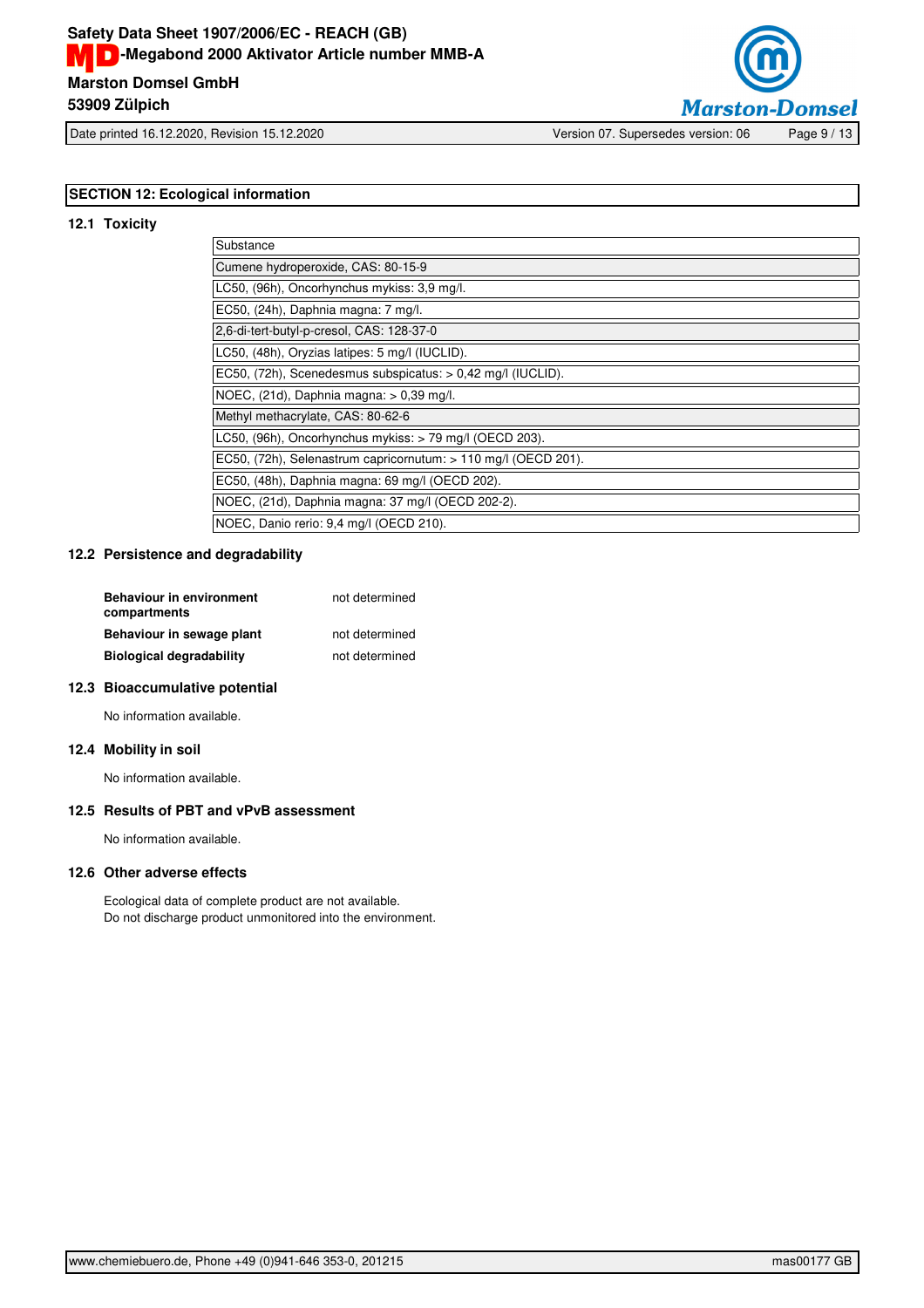

Date printed 16.12.2020, Revision 15.12.2020 Version 07. Supersedes version: 06 Page 10 / 13

## **SECTION 13: Disposal considerations**

## **13.1 Waste treatment methods**

Waste material must be disposed of in accordance with the Directive on waste 2008/98/EC as well as other national and local regulations. It is not possible to determine a waste code for this product in accordance with the European Waste Catalogue (EWC) since it is only possible to classify it according to how it is used by the customer. The waste code is to be determined within the EU in liaison with the waste-disposal operator.

## **Product**

|                                          |                                                         | Dispose of as hazardous waste.<br>Disposal in an incineration plant in accordance with the regulations of the local authorities. |
|------------------------------------------|---------------------------------------------------------|----------------------------------------------------------------------------------------------------------------------------------|
|                                          | Waste no. (recommended)                                 | 080409*                                                                                                                          |
|                                          | Contaminated packaging                                  |                                                                                                                                  |
|                                          |                                                         | Packaging that cannot be cleaned should be disposed of as for product.<br>Uncontaminated packaging may be taken for recycling.   |
|                                          | Waste no. (recommended)                                 | 150110* packaging containing residues of or contaminated by hazardous substances                                                 |
| <b>SECTION 14: Transport information</b> |                                                         |                                                                                                                                  |
| 14.1                                     | UN number                                               |                                                                                                                                  |
|                                          | Transport by land according to<br><b>ADR/RID</b>        | 2924                                                                                                                             |
|                                          | Inland navigation (ADN)                                 | 2924                                                                                                                             |
|                                          | Marine transport in accordance with 2924<br><b>IMDG</b> |                                                                                                                                  |
|                                          |                                                         |                                                                                                                                  |

**Air transport in accordance with IATA** 2924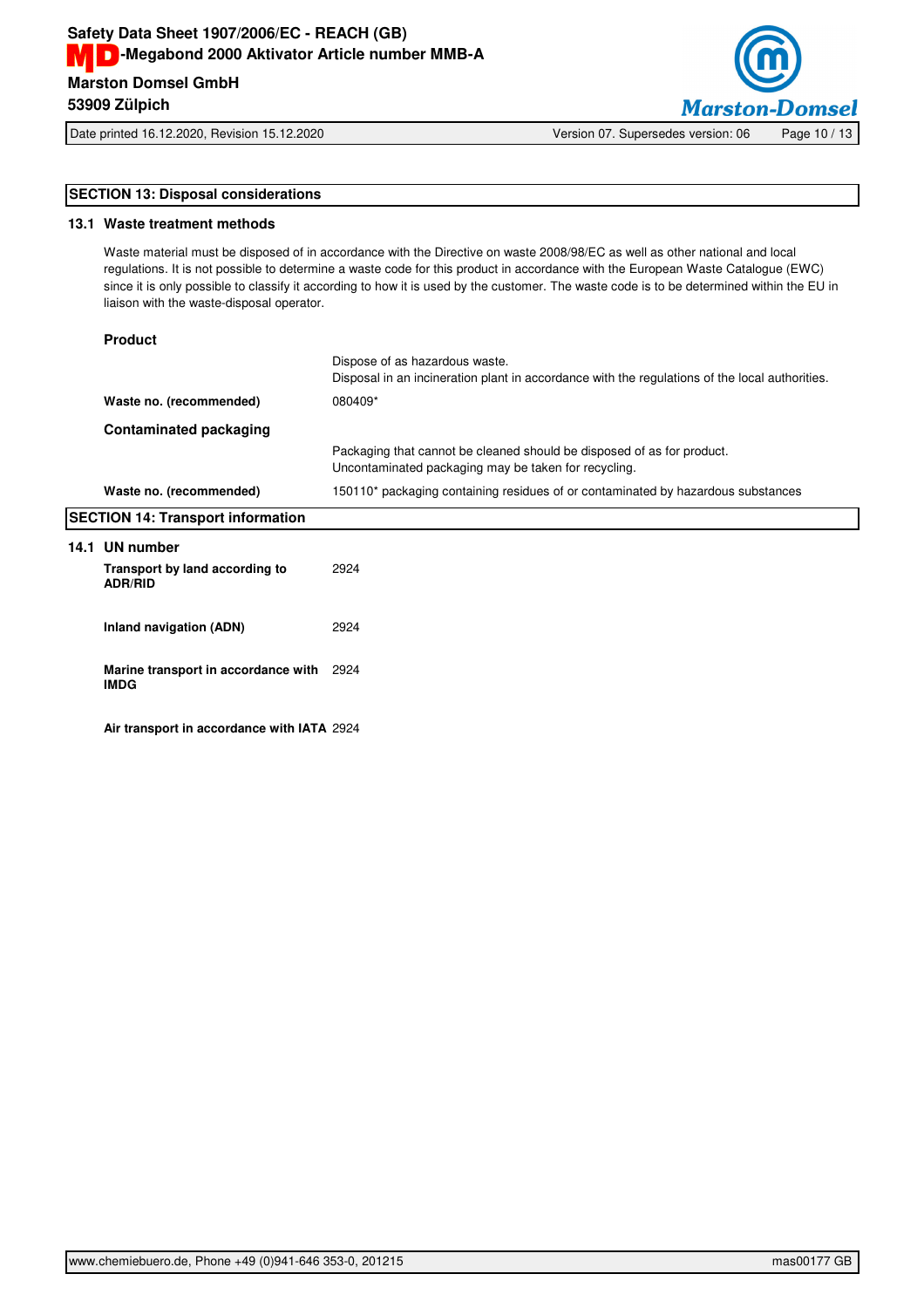

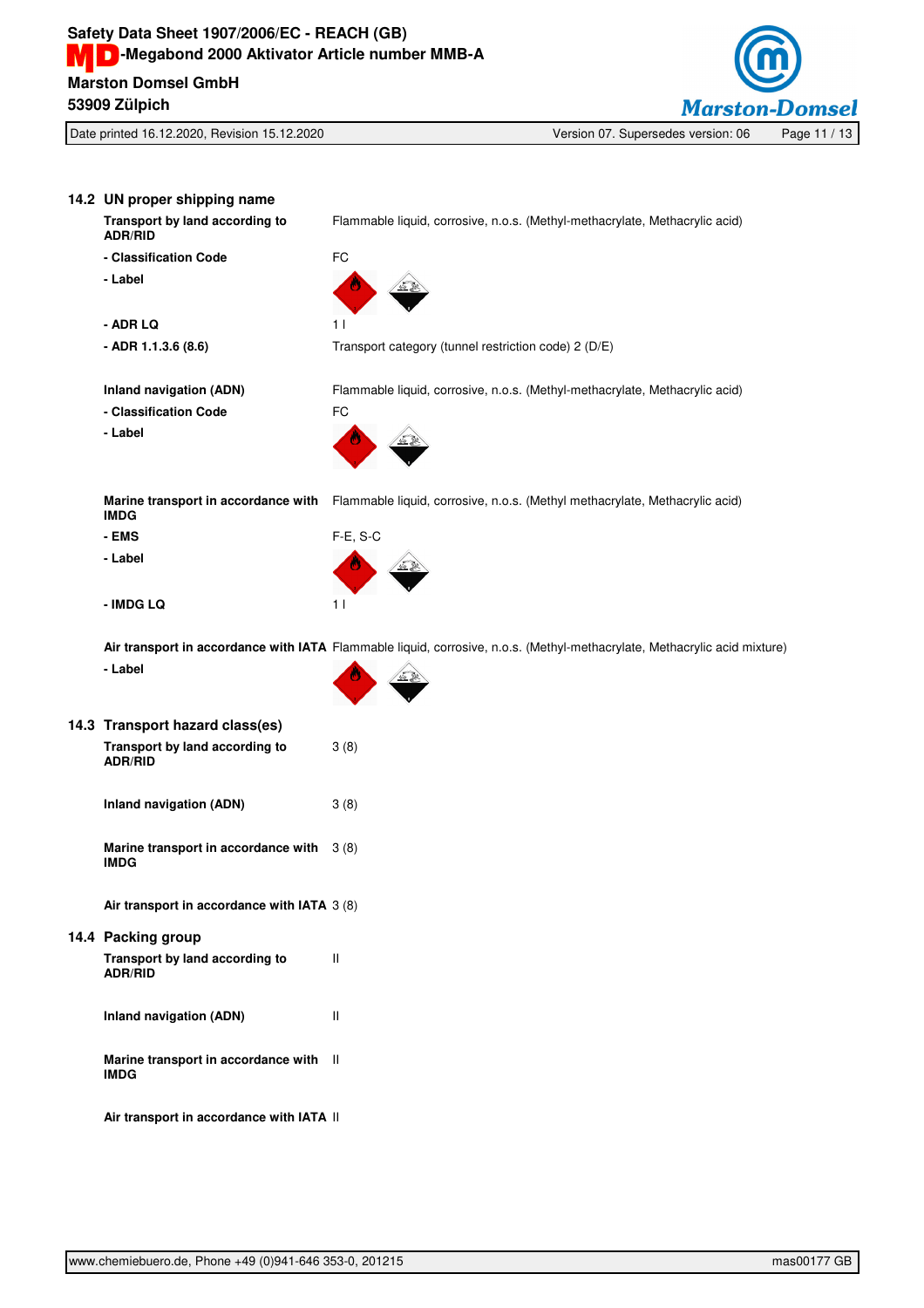

| 14.5 Environmental hazards                                                                          |                                                                                                                                                                                                                                                                                                                                                                                                                                                                                                                                                                                                                                                         |  |
|-----------------------------------------------------------------------------------------------------|---------------------------------------------------------------------------------------------------------------------------------------------------------------------------------------------------------------------------------------------------------------------------------------------------------------------------------------------------------------------------------------------------------------------------------------------------------------------------------------------------------------------------------------------------------------------------------------------------------------------------------------------------------|--|
| Transport by land according to<br><b>ADR/RID</b>                                                    | no                                                                                                                                                                                                                                                                                                                                                                                                                                                                                                                                                                                                                                                      |  |
| Inland navigation (ADN)                                                                             | no                                                                                                                                                                                                                                                                                                                                                                                                                                                                                                                                                                                                                                                      |  |
| Marine transport in accordance with no<br><b>IMDG</b>                                               |                                                                                                                                                                                                                                                                                                                                                                                                                                                                                                                                                                                                                                                         |  |
| Air transport in accordance with IATA no                                                            |                                                                                                                                                                                                                                                                                                                                                                                                                                                                                                                                                                                                                                                         |  |
| 14.6 Special precautions for user                                                                   |                                                                                                                                                                                                                                                                                                                                                                                                                                                                                                                                                                                                                                                         |  |
| Relevant information under SECTION 6 to 8.                                                          |                                                                                                                                                                                                                                                                                                                                                                                                                                                                                                                                                                                                                                                         |  |
| 14.7 Transport in bulk according to Annex II of MARPOL and the IBC Code                             |                                                                                                                                                                                                                                                                                                                                                                                                                                                                                                                                                                                                                                                         |  |
| No information available.                                                                           |                                                                                                                                                                                                                                                                                                                                                                                                                                                                                                                                                                                                                                                         |  |
| <b>SECTION 15: Regulatory information</b>                                                           |                                                                                                                                                                                                                                                                                                                                                                                                                                                                                                                                                                                                                                                         |  |
| 15.1 Safety, health and environmental regulations/legislation specific for the substance or mixture |                                                                                                                                                                                                                                                                                                                                                                                                                                                                                                                                                                                                                                                         |  |
| <b>EEC-REGULATIONS</b>                                                                              | 2008/98/EC 2000/532/EC); 2010/75/EU; 2004/42/EC; (EC) 648/2004; (EC) 1907/2006<br>(REACH); (EU) 1272/2008; 75/324/EEC ((EC) 2016/2037); (EU) 2015/830; (EU) 2016/131;<br>(EU) 517/2014                                                                                                                                                                                                                                                                                                                                                                                                                                                                  |  |
| <b>TRANSPORT-REGULATIONS</b>                                                                        | ADR (2019); IMDG-Code (2019, 39. Amdt.); IATA-DGR (2020)                                                                                                                                                                                                                                                                                                                                                                                                                                                                                                                                                                                                |  |
| <b>NATIONAL REGULATIONS (GB):</b>                                                                   | EH40/2005 Workplace exposure limits (Second edition, published December 2011).                                                                                                                                                                                                                                                                                                                                                                                                                                                                                                                                                                          |  |
| - Observe employment restrictions<br>for people                                                     | Observe employment restrictions for mothers-to-be and nursing mothers. Observe<br>employment restrictions for young people.                                                                                                                                                                                                                                                                                                                                                                                                                                                                                                                             |  |
| - VOC (2010/75/CE)                                                                                  | 2,93 %                                                                                                                                                                                                                                                                                                                                                                                                                                                                                                                                                                                                                                                  |  |
| 15.2 Chemical safety assessment                                                                     |                                                                                                                                                                                                                                                                                                                                                                                                                                                                                                                                                                                                                                                         |  |
|                                                                                                     | Chemical safety assessments for substances in this mixture were not carried out.                                                                                                                                                                                                                                                                                                                                                                                                                                                                                                                                                                        |  |
| <b>SECTION 16: Other information</b>                                                                |                                                                                                                                                                                                                                                                                                                                                                                                                                                                                                                                                                                                                                                         |  |
| 16.1 Hazard statements (SECTION 3)                                                                  |                                                                                                                                                                                                                                                                                                                                                                                                                                                                                                                                                                                                                                                         |  |
|                                                                                                     | H225 Highly flammable liquid and vapour.<br>H411 Toxic to aquatic life with long lasting effects.<br>H373 May cause damage to organs through prolonged or repeated exposure.<br>H302+H312 Harmful if swallowed or in contact with skin.<br>H331 Toxic if inhaled.<br>H242 Heating may cause a fire.<br>H319 Causes serious eye irritation.<br>H410 Very toxic to aquatic life with long lasting effects.<br>H400 Very toxic to aquatic life.<br>H317 May cause an allergic skin reaction.<br>H315 Causes skin irritation.<br>H335 May cause respiratory irritation.<br>H318 Causes serious eye damage.<br>H314 Causes severe skin burns and eye damage. |  |

H311 Toxic in contact with skin. H332 Harmful if inhaled. H302 Harmful if swallowed.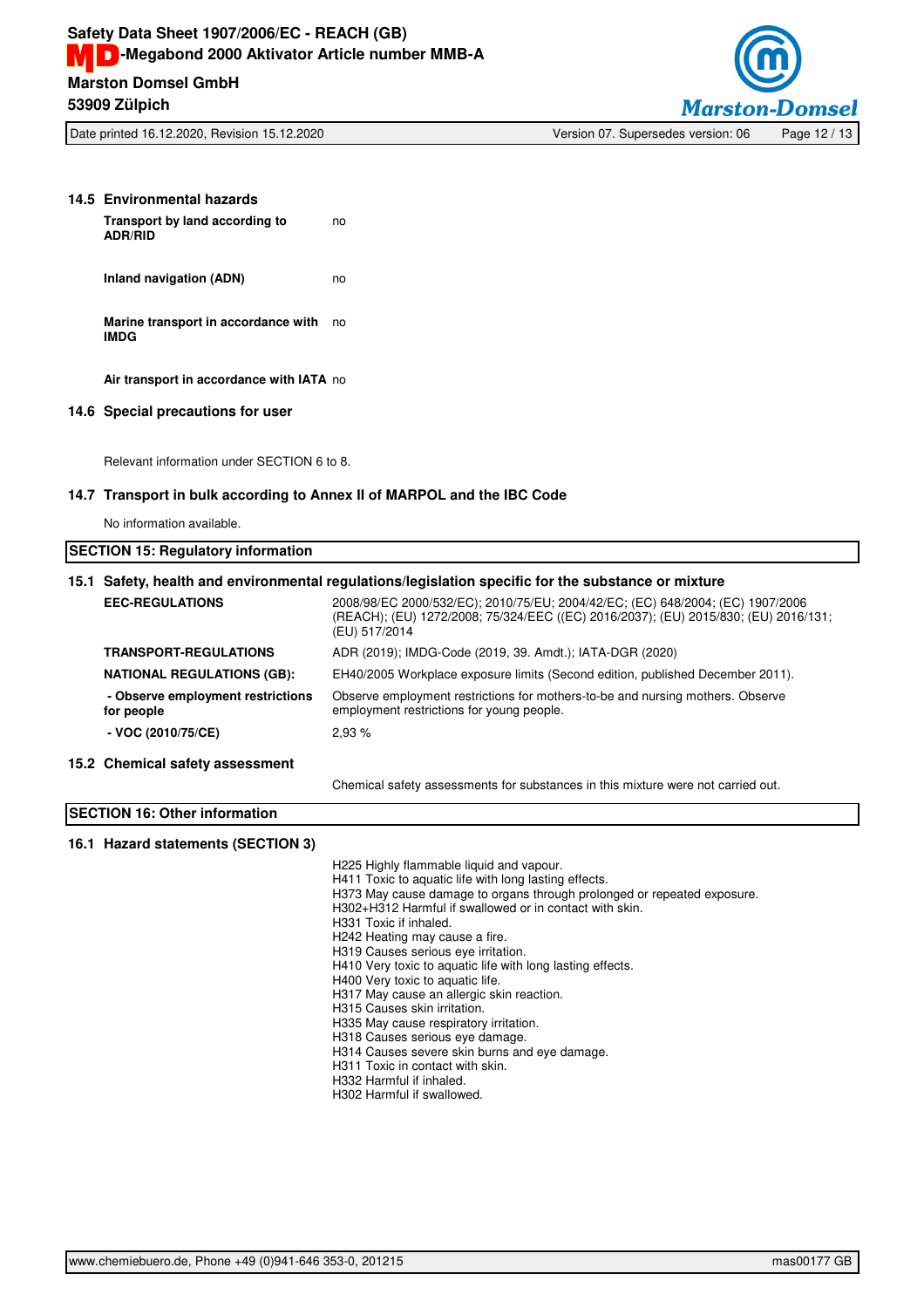

Date printed 16.12.2020, Revision 15.12.2020 Version 07. Supersedes version: 06 Page 13 / 13

#### **16.2 Abbreviations and acronyms:**

ADR = Accord européen relatif au transport international des marchandises Dangereuses par **Route** RID = Règlement concernant le transport international ferroviaire de marchandises

dangereuses

ADN = Accord européen relatif au transport international des marchandises dangereuses par voie de navigation intérieure

 $ATE = acute$  toxicity estimate

CAS = Chemical Abstracts Service

CLP = Classification, Labelling and Packaging

DMEL = Derived Minimum Effect Level

DNEL = Derived No Effect Level

EC50 = Median effective concentration

ECB = European Chemicals Bureau

EEC = European Economic Community EINECS = European Inventory of Existing Commercial Chemical Substances

EL50 = Median effective loading

ELINCS = European List of Notified Chemical Substances

EmS = Emergency Schedules

GHS = Globally Harmonized System of Classification and Labelling of Chemicals

IATA = International Air Transport Association

IBC-Code = International Code for the Construction and Equipment of Ships carrying

Dangerous Chemicals in Bulk

 $IC50 = Inhibition concentration, 50%$ 

IMDG = International Maritime Code for Dangerous Goods

IUCLID = International Uniform ChemicaL Information Database

LC50 = Lethal concentration, 50%

LD50 = Median lethal dose

LC0 = lethal concentration, 0%

LOAEL = lowest-observed-adverse-effect level LL50 = Median lethal loading

LQ = Limited Quantities

MARPOL = International Convention for the Prevention of Marine Pollution from Ships

NOAEL = No Observed Adverse Effect Level

NOEC = No Observed Effect Concentration

PBT = Persistent, Bioaccumulative and Toxic substance

PNEC = Predicted No-Effect Concentration

REACH = Registration, Evaluation, Authorisation and Restriction of Chemicals

STP = Sewage Treatment Plant

TLV®/TWA = Threshold limit value – time-weighted average

TLV®STEL = Threshold limit value – short-time exposure limit

VOC = Volatile Organic Compounds

vPvB = very Persistent and very Bioaccumulative

## **16.3 Other information**

**Customs Tariff** 35061000

**Classification procedure** Flam. Liq. 2: H225 Highly flammable liquid and vapour. (On basis of test data) Skin Corr. 1B: H314 Causes severe skin burns and eye damage. (Calculation method) Eye Dam. 1: H318 Causes serious eye damage. (On basis of test data) Skin Sens. 1: H317 May cause an allergic skin reaction. (Calculation method) STOT SE 3: H335 May cause respiratory irritation. (Calculation method) Aquatic Chronic 3: H412 Harmful to aquatic life with long lasting effects. (Calculation method) **Modified position** SECTION 2 been added: Tosyl chloride

> SECTION 8 been added: Measurement methods for taking workplace measurements must meet the performance requirements of DIN EN 482. For example, recommendations are given in the IFA's list of hazardous substances.

> > Copyright: Chemiebüro®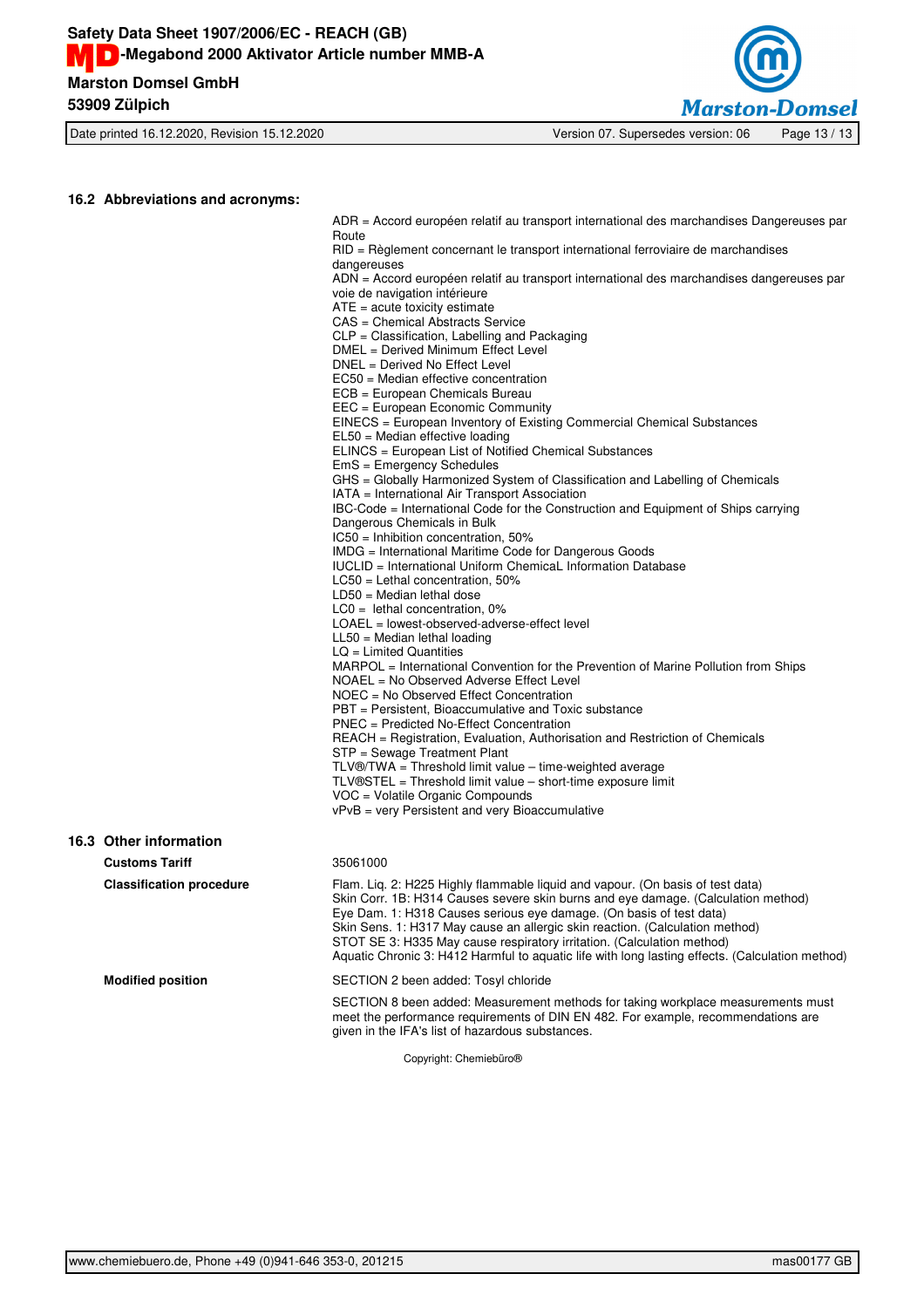

Date printed 16.12.2020, Revision 19.11.2020 Version 06. Supersedes version: 05 Page 1 / 11

## **SECTION 1: Identification of the substance/mixture and of the company/undertaking 1.1 Product identifier MD-Megabond 2000 Klebstoff Article number: MMB-K 1.2 Relevant identified uses of the substance or mixture and uses advised against 1.2.1 Relevant uses** Adhesive **1.2.2 Uses advised against** None known. **1.3 Details of the supplier of the safety data sheet Company** Marston Domsel GmbH Bergheimer Str. 15 53909 Zülpich / GERMANY Phone +49 (0) 22 52 94 15 0 Fax  $+49$  (0) 22 52 17 44 Homepage www.marston-domsel.de E-mail info@marston-domsel.de **Address enquiries to Technical information** info@marston-domsel.de Safety Data Sheet sdb@chemiebuero.de **1.4 Emergency telephone number Advisory body** +49 (0)89-19240 (24h) (English) **SECTION 2: Hazards identification 2.1 Classification of the substance or mixture [REGULATION (EC) No 1272/2008]** Flam. Liq. 2: H225 Highly flammable liquid and vapour. Skin Irrit. 2: H315 Causes skin irritation. Skin Sens. 1: H317 May cause an allergic skin reaction. STOT SE 3: H335 May cause respiratory irritation. Aquatic Chronic 3: H412 Harmful to aquatic life with long lasting effects. **2.2 Label elements** The product is required to be labelled in accordance with regulation (EC) No 1272/2008 (CLP). **Hazard pictograms Signal word** DANGER **Contains:** Methyl methacrylate Hazard statements **H225 Highly flammable liquid and vapour.** H315 Causes skin irritation. H317 May cause an allergic skin reaction. H335 May cause respiratory irritation. H412 Harmful to aquatic life with long lasting effects. **Precautionary statements** P101 If medical advice is needed, have product container or label at hand. P102 Keep out of reach of children. P210 Keep away from heat, hot surfaces, sparks, open flames and other ignition sources. No smoking. P271 Use only outdoors or in a well-ventilated area. P280 Wear protective gloves. P333+P313 If skin irritation or rash occurs: Get medical advice / attention. P405 Store locked up. P501 Dispose of contents/container in accordance with local/national regulation. **UFI:** 65RV-A9DT-H00T-M3V3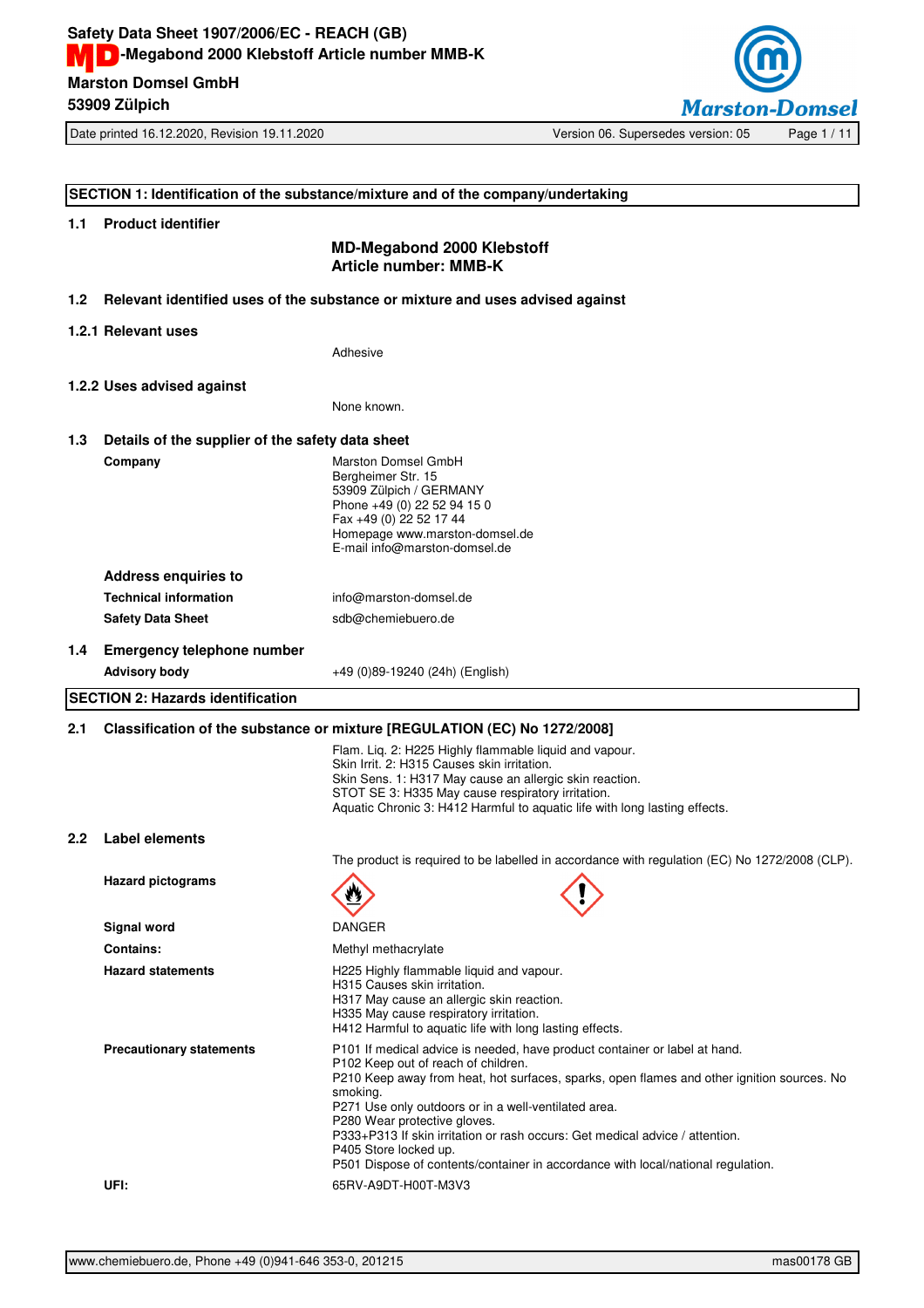

Date printed 16.12.2020, Revision 19.11.2020 Version 06. Supersedes version: 05 Page 2 / 11

## **2.3 Other hazards**

**Other hazards** none

## **SECTION 3: Composition / Information on ingredients**

## **3.1 Substances**

**not applicable**

## **3.2 Mixtures**

**The product is a mixture.**

| Range [%] Substance                                                                                              |
|------------------------------------------------------------------------------------------------------------------|
| 70 - 90 Methyl methacrylate                                                                                      |
| CAS: 80-62-6, EINECS/ELINCS: 201-297-1, EU-INDEX: 607-035-00-6, Req-No.: 01-2119452498-28-XXXX                   |
| GHS/CLP: Flam. Lig. 2: H225 - Skin Irrit. 2: H315 - Skin Sens. 1: H317 - STOT SE 3: H335                         |
| 1 - <10 3,5-Diethyl-1,2-dihydro-1-phenyl-2-propylpyridine                                                        |
| CAS: 34562-31-7, EINECS/ELINCS: 252-091-3                                                                        |
| GHS/CLP: Acute Tox. 4: H302 H312 - Eye Irrit. 2: H319 - Skin Irrit. 2: H315                                      |
| < 1 Low boiling point hydrogen treated naphtha                                                                   |
| CAS: 64742-82-1, EINECS/ELINCS: 265-185-4, EU-INDEX: 649-330-00-2                                                |
| GHS/CLP: Flam. Liq. 3: H226 - Asp. Tox. 1: H304 - STOT SE 3: H336 - STOT RE 1: H372 - Aquatic Chronic 2:<br>H411 |
| $0.25 - 1$   2.6-di-tert-butyl-p-cresol                                                                          |
| CAS: 128-37-0, EINECS/ELINCS: 204-881-4                                                                          |
| GHS/CLP: Aquatic Acute 1: H400 - Aquatic Chronic 1: H410,<br>M acute = $1$ , M chronic = $1$                     |
|                                                                                                                  |

```
Comment on component parts Substances of Very High Concern - SVHC: substances are not contained or are below 0.1%.
                         Naphtha - [contains less than 0,1 % w/w benzene (EINECS No 200-753-7)]
                         For full text of H-statements: see SECTION 16.
```
## **SECTION 4: First aid measures**

| 4.1 | Description of first aid measures<br><b>General information</b> | Remove contaminated soaked clothing immediately and dispose of safely.                                                                                                               |  |
|-----|-----------------------------------------------------------------|--------------------------------------------------------------------------------------------------------------------------------------------------------------------------------------|--|
|     | Inhalation                                                      | Ensure supply of fresh air.<br>In the event of symptoms seek medical treatment.                                                                                                      |  |
|     | <b>Skin contact</b>                                             | In case of contact with skin wash off immediately with soap and water.<br>Consult a doctor if skin irritation persists.                                                              |  |
|     | Eye contact                                                     | Rinse cautiously with water for several minutes. Remove contact lenses, if present and easy<br>to do. Continue rinsing.<br>If eye irritation persists: Get medical advice/attention. |  |
|     | Ingestion                                                       | Consult a doctor immediately.<br>Do not induce vomiting.<br>Rinse out mouth and give plenty of water to drink.                                                                       |  |

## **4.2 Most important symptoms and effects, both acute and delayed**

Irritant effects

## **4.3 Indication of any immediate medical attention and special treatment needed**

Treat symptomatically. Forward this sheet to your doctor.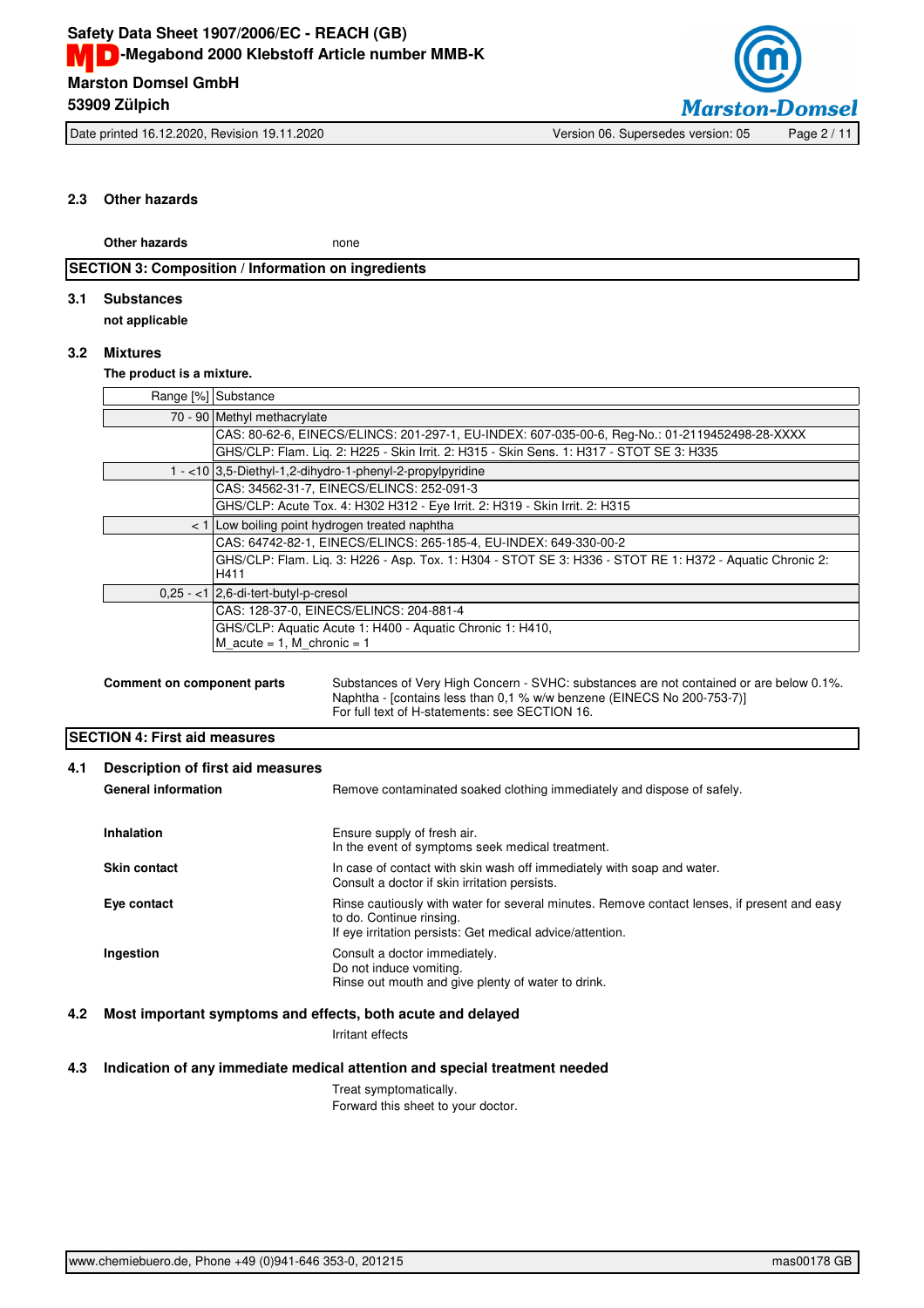

Date printed 16.12.2020, Revision 19.11.2020 Version 06. Supersedes version: 05 Page 3 / 11

**SECTION 5: Fire-fighting measures 5.1 Extinguishing media Suitable extinguishing media** Carbon dioxide. Water spray jet. Dry powder. Foam. **Extinguishing media that must not be used** Full water jet. **5.2 Special hazards arising from the substance or mixture** Risk of formation of toxic pyrolysis products. **5.3 Advice for firefighters** Use self-contained breathing apparatus. Fire residues and contaminated firefighting water must be disposed of in accordance within the local regulations. Cool containers at risk with water spray jet. **SECTION 6: Accidental release measures 6.1 Personal precautions, protective equipment and emergency procedures** Keep away from all sources of ignition. Ensure adequate ventilation. High risk of slipping due to leakage/spillage of product. Use personal protective clothing. **6.2 Environmental precautions** Prevent spread over a wide area (e.g. by containment or oil barriers). Do not discharge into the drains/surface waters/groundwater. **6.3 Methods and material for containment and cleaning up** Take up mechanically. Take up residues with absorbent material (e.g. sand). Dispose of absorbed material in accordance within the regulations. **6.4 Reference to other sections** See SECTION 8+13 **SECTION 7: Handling and storage 7.1 Precautions for safe handling** Use only in well-ventilated areas. Vacuuming in situ required. Vapours can form an explosive mixture with air. Keep away from all sources of ignition - Refrain from smoking. Ignitable mixtures can be formed in the empty container. Contaminated work clothing should not be allowed out of the workplace. Do not eat, drink or smoke when using this product. After worktime and before work breaks the affected skin areas must be thoroughly cleaned. Use barrier skin cream. Take off contaminated clothing and wash before reuse. **7.2 Conditions for safe storage, including any incompatibilities** Keep only in original container. Do not store together with oxidizing agents. Keep container tightly closed. Keep container in a well-ventilated place. Protect from heat/overheating.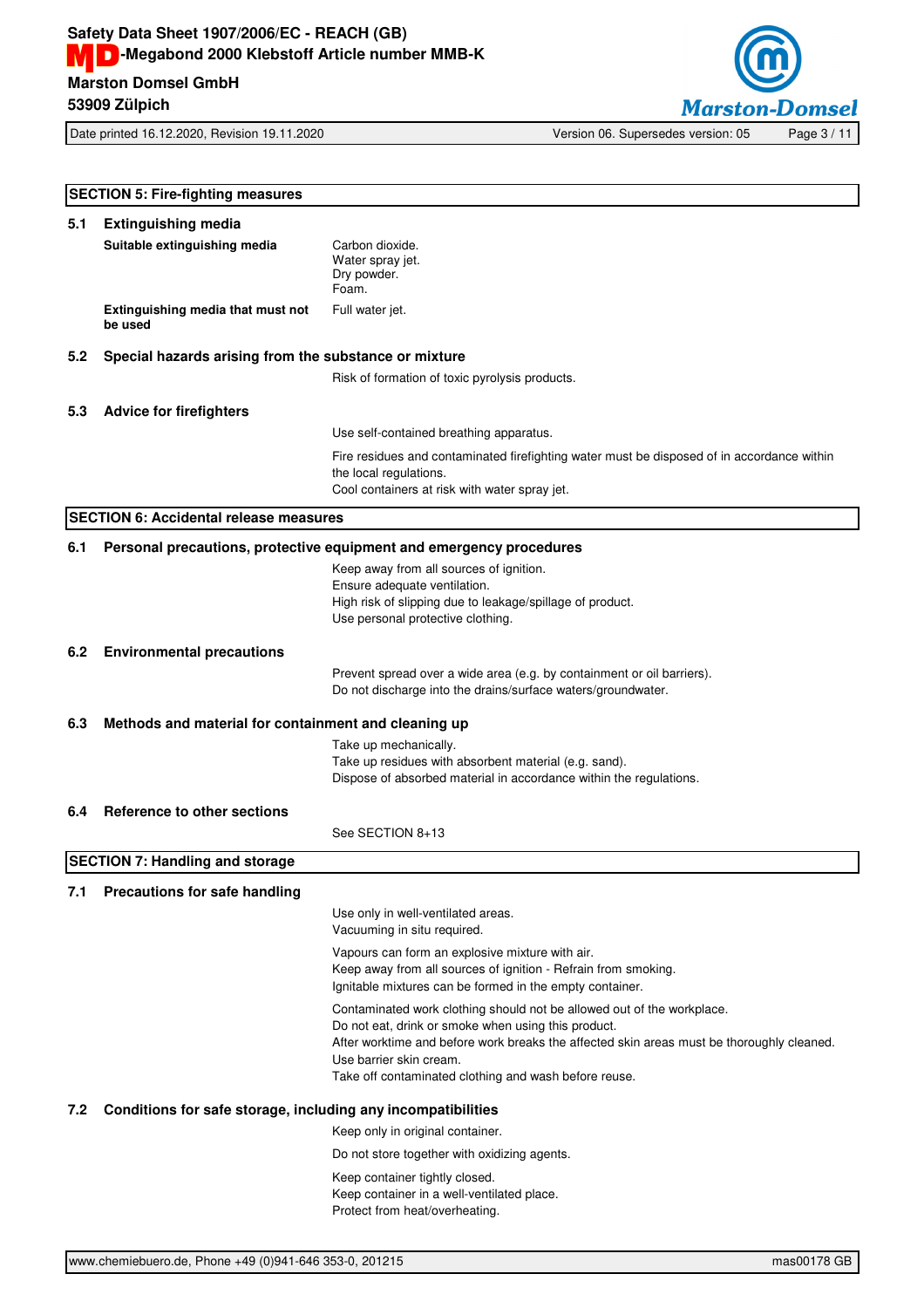

## **7.3 Specific end use(s)**

See product use, SECTION 1.2

## **SECTION 8: Exposure controls / personal protection**

## **8.1 Control parameters**

**Ingredients with occupational exposure limits to be monitored (GB)**

| Substance                                                                                      |
|------------------------------------------------------------------------------------------------|
| Methyl methacrylate                                                                            |
|                                                                                                |
| CAS: 80-62-6, EINECS/ELINCS: 201-297-1, EU-INDEX: 607-035-00-6, Reg-No.: 01-2119452498-28-XXXX |
| Long-term exposure: 50 ppm, 208 mg/m <sup>3</sup>                                              |
| Short-term exposure (15-minute): 100 ppm, 416 mg/m <sup>3</sup>                                |
| 2,6-di-tert-butyl-p-cresol                                                                     |
| CAS: 128-37-0, EINECS/ELINCS: 204-881-4                                                        |
| Long-term exposure: 10 mg/m <sup>3</sup>                                                       |

#### **Ingredients with occupational exposure limits to be monitored (EU)**

| Substance / EC LIMIT VALUES                                                                    |
|------------------------------------------------------------------------------------------------|
| Methyl methacrylate                                                                            |
| CAS: 80-62-6, EINECS/ELINCS: 201-297-1, EU-INDEX: 607-035-00-6, Req-No.: 01-2119452498-28-XXXX |
| Eight hours: 50 ppm                                                                            |
| Short-term (15-minute): 100 ppm                                                                |

## **DNEL**

| Substance                                                                              |
|----------------------------------------------------------------------------------------|
| Methyl methacrylate, CAS: 80-62-6                                                      |
| Industrial, dermal, Acute - local effects: 1,5 mg/cm <sup>2</sup> .                    |
| Industrial, dermal, Long-term - local effects: 1,5 mg/cm <sup>2</sup> .                |
| Industrial, dermal, Long-term - systemic effects: 13.67 mg/kg bw/d.                    |
| Industrial, inhalative, Long-term - local effects: 208 mg/m <sup>3</sup> .             |
| Industrial, inhalative, Long-term - systemic effects: 208 mg/m <sup>3</sup> .          |
| general population, dermal, Acute - local effects: 1,5 mg/cm <sup>2</sup> .            |
| general population, dermal, Long-term - local effects: 1,5 mg/cm <sup>2</sup> .        |
| general population, dermal, Long-term - systemic effects: 8,2 mg/kg bw/d.              |
| general population, inhalative, Long-term - local effects: 104 mg/m <sup>3</sup> .     |
| general population, inhalative, Long-term - systemic effects: 74,3 mg/m <sup>3</sup> . |

#### **PNEC**

| Substance                               |  |
|-----------------------------------------|--|
| Methyl methacrylate, CAS: 80-62-6       |  |
| soil, 1,47 mg/kg dw.                    |  |
| sediment (freshwater), 5,74 mg/kg dw.   |  |
| sewage treatment plants (STP), 10 mg/l. |  |
| seawater, 0,94 mg/l.                    |  |
| freshwater, 0,94 mg/l.                  |  |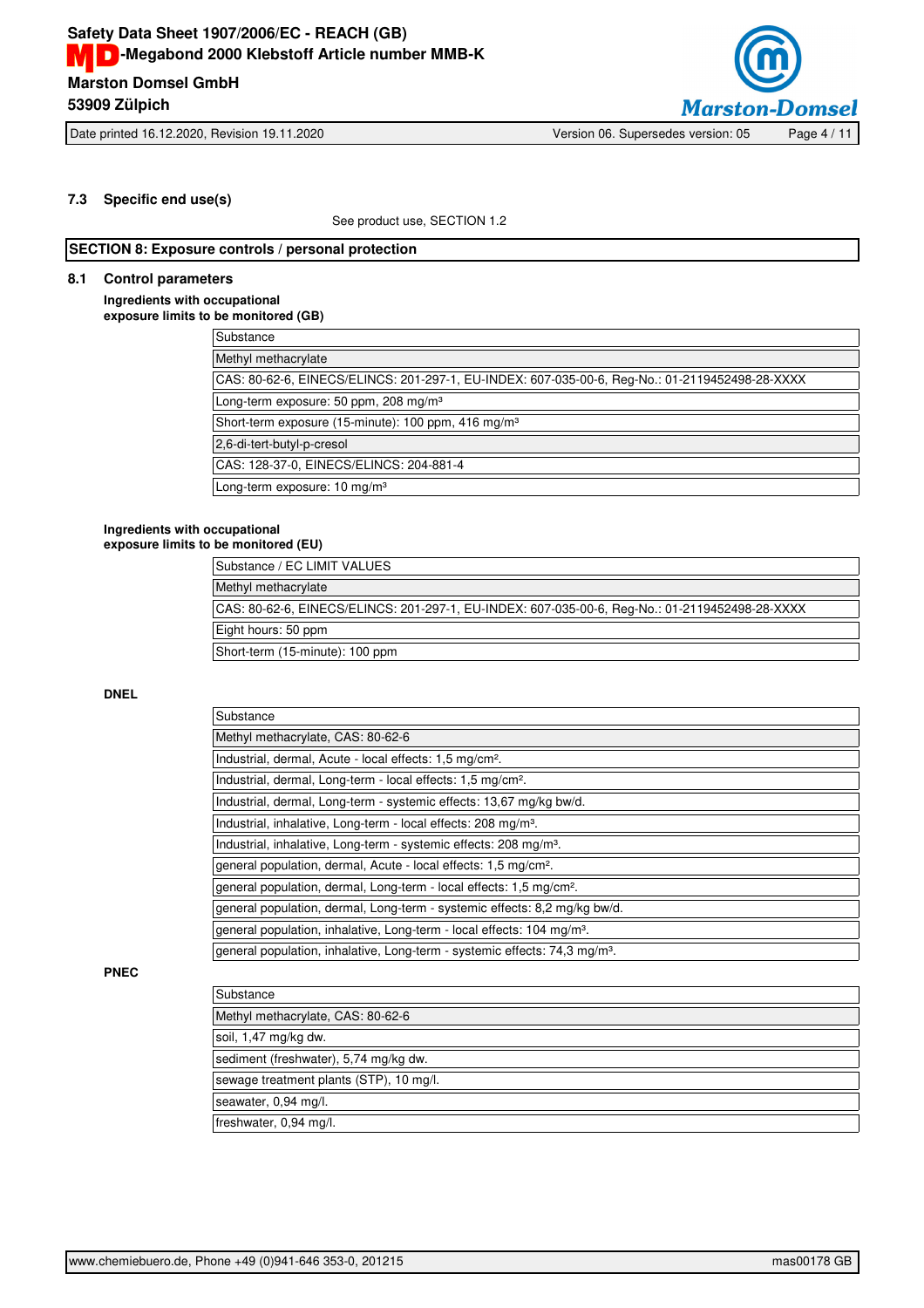**53909 Zülpich**



## **8.2 Exposure controls**

| Additional advice on system design                             | Ensure adequate ventilation on workstation.<br>Measurement methods for taking workplace measurements must meet the performance<br>requirements of DIN EN 482. For example, recommendations are given in the IFA's list of<br>hazardous substances.                                                           |
|----------------------------------------------------------------|--------------------------------------------------------------------------------------------------------------------------------------------------------------------------------------------------------------------------------------------------------------------------------------------------------------|
| Eye protection                                                 | Safety glasses. (EN 166:2001)                                                                                                                                                                                                                                                                                |
| <b>Hand protection</b>                                         | The details concerned are recommendations. Please contact the glove supplier for further<br>information.<br>In full contact:<br>> 0,4 mm/ Butyl rubber, >480 min (EN 374-1/-2/-3).<br>In splash contact:<br>> 0,4 mm/ Butyl rubber, >120 min (EN 374-1/-2/-3).                                               |
| <b>Skin protection</b>                                         | Light protective clothing.                                                                                                                                                                                                                                                                                   |
| <b>Other</b>                                                   | Personal protective equipment should be selected specifically for the working place,<br>depending on concentration and quantity handled. The resistance of this equipment to<br>chemicals should be ascertained with the respective supplier.<br>Do not inhale vapours.<br>Avoid contact with eyes and skin. |
| <b>Respiratory protection</b>                                  | Respiratory protection mask in the event of high concentrations.<br>Short term: filter apparatus, filter AX (DIN EN 14387).                                                                                                                                                                                  |
| <b>Thermal hazards</b>                                         | No information available.                                                                                                                                                                                                                                                                                    |
| Delimitation and monitoring of the<br>environmental exposition | Comply with applicable environmental regulations limiting discharge to air, water and soil.                                                                                                                                                                                                                  |

## **SECTION 9: Physical and chemical properties**

## **9.1 Information on basic physical and chemical properties**

| Form                                         | Gel                           |
|----------------------------------------------|-------------------------------|
| Color                                        | amber colour                  |
| Odor                                         | characteristic                |
| <b>Odour threshold</b>                       | No information available.     |
| pH-value                                     | not applicable                |
| pH-value [1%]                                | not applicable                |
| <b>Boiling point [°C]</b>                    | No information available.     |
| Flash point [°C]                             | 15                            |
| Flammability (solid, gas) [°C]               | No information available.     |
| Lower explosion limit                        | No information available.     |
| <b>Upper explosion limit</b>                 | No information available.     |
| <b>Oxidising properties</b>                  | no                            |
| Vapour pressure/gas pressure [kPa]           | No information available.     |
| Density [g/ml]                               | 0.95                          |
| Bulk density [kg/m <sup>3</sup> ]            | not applicable                |
| Solubility in water                          | immiscible                    |
| Partition coefficient [n-octanol/water]      | No information available.     |
| <b>Viscositv</b>                             | 150.000 - 200.000 mPas (20°C) |
| Relative vapour density determined<br>in air | No information available.     |
| <b>Evaporation speed</b>                     | No information available.     |
| Melting point $[°C]$                         | No information available.     |
| Autoignition temperature [°C]                | No information available.     |
| Decomposition temperature [°C]               | No information available.     |
|                                              |                               |

## **9.2 Other information**

none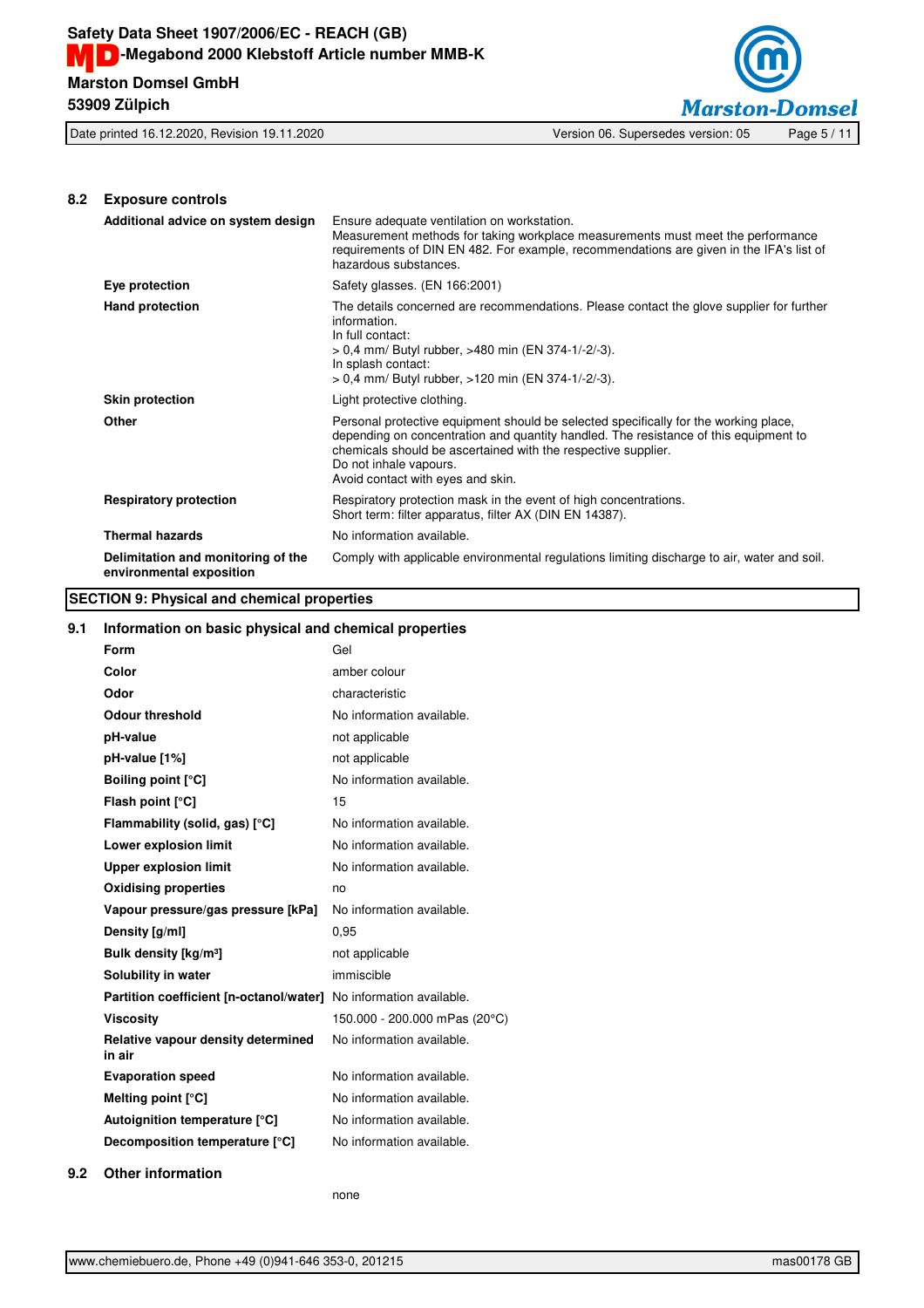

Date printed 16.12.2020, Revision 19.11.2020 Version 06. Supersedes version: 05 Page 6 / 11

## **SECTION 10: Stability and reactivity**

## **10.1 Reactivity**

See SECTION 10.3.

## **10.2 Chemical stability**

Stable under normal ambient conditions (ambient temperature).

## **10.3 Possibility of hazardous reactions**

Reactions with strong alkalies and oxidizing agents. Evolution of flammable mixtures possible in air when heated above flash point and/or during spraying or misting. Reactions with strong acids.

## **10.4 Conditions to avoid**

Strong heating.

## **10.5 Incompatible materials**

See SECTION 7

## **10.6 Hazardous decomposition products**

Flammable gases/vapours.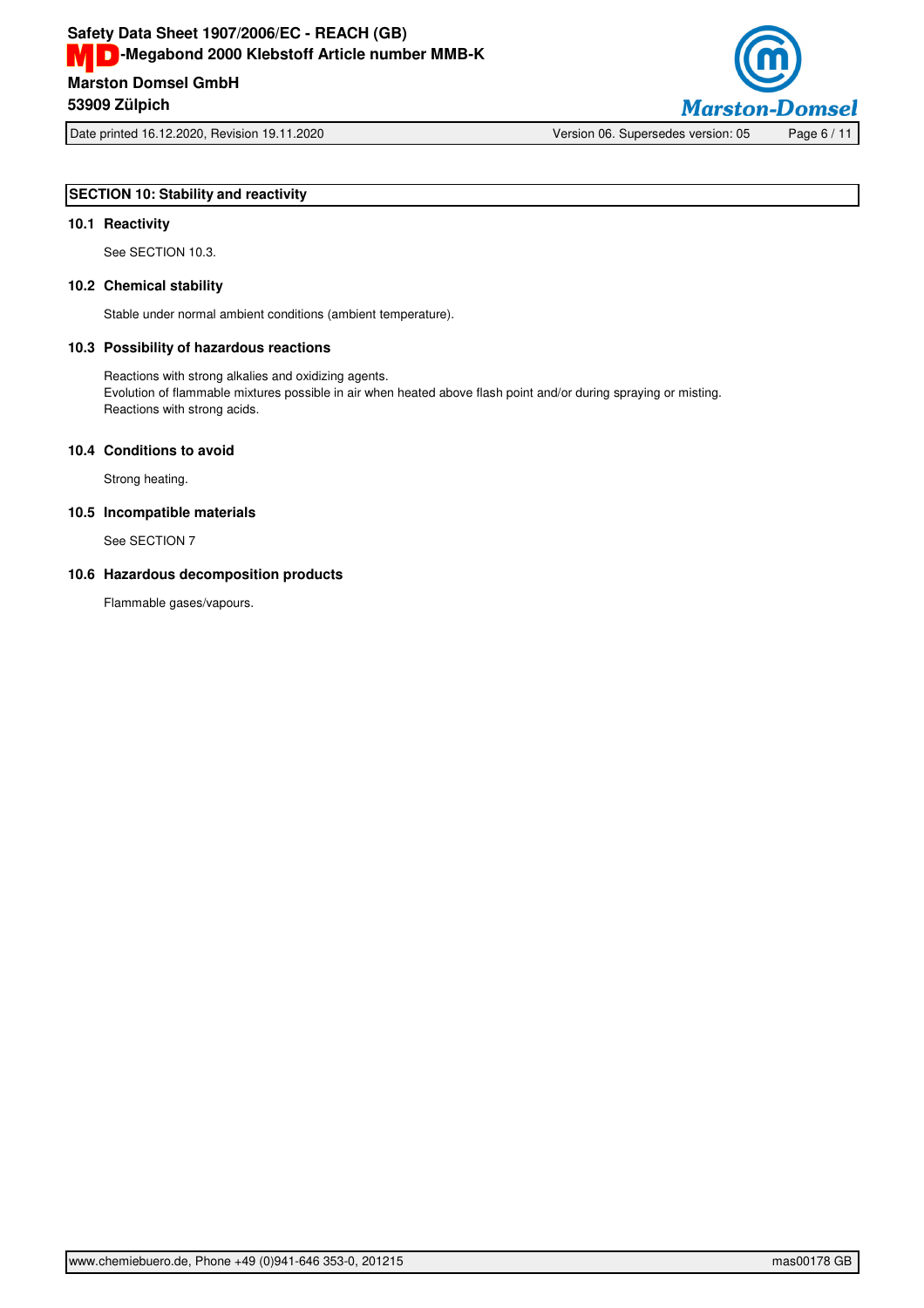# **Marston Domsel GmbH Safety Data Sheet 1907/2006/EC - REACH (GB) MD**-Megabond 2000 Klebstoff Article number MMB-K





Date printed 16.12.2020, Revision 19.11.2020 Version 06. Supersedes version: 05 Page 7 / 11

## **SECTION 11: Toxicological information**

## **11.1 Information on toxicological effects**

## **Acute toxicity**

Product ATE-mix, oral, > 2000 mg/kg.

| Substance                                  |
|--------------------------------------------|
| 2,6-di-tert-butyl-p-cresol, CAS: 128-37-0  |
| LD50, dermal, Rabbit: > 2000 mg/kg (Lit.). |
| LD50, oral, Rat: > 2930 mg/kg (Lit.).      |
| LD50, oral, Rat: 1700 mg/kg (IUCLID).      |
| Methyl methacrylate, CAS: 80-62-6          |
| LD50, dermal, Rabbit: > 5000 mg/kg.        |
| LD50, oral, Rat: > 5000 mg/kg (OECD 401).  |
| LC50, inhalative, Rat: 29,8 mg/l.          |

| Serious eye damage/irritation                         | Toxicological data of complete product are not available.<br>No classification.<br>Calculation method                                                     |
|-------------------------------------------------------|-----------------------------------------------------------------------------------------------------------------------------------------------------------|
| Skin corrosion/irritation                             | Toxicological data of complete product are not available.<br>Irritant<br>Calculation method                                                               |
| Respiratory or skin sensitisation                     | Toxicological data of complete product are not available.<br>May produce an allergic reaction.<br>Calculation method                                      |
| Specific target organ toxicity -<br>single exposure   | Toxicological data of complete product are not available.<br>May cause respiratory irritation.<br>Calculation method                                      |
| Specific target organ toxicity -<br>repeated exposure | Based on the available information, the classification criteria are not fulfilled.                                                                        |
| <b>Mutagenicity</b>                                   | Based on the available information, the classification criteria are not fulfilled.                                                                        |
| <b>Reproduction toxicity</b>                          | Based on the available information, the classification criteria are not fulfilled.                                                                        |
| Carcinogenicity                                       | Based on the available information, the classification criteria are not fulfilled.                                                                        |
| <b>Aspiration hazard</b>                              | Based on the available information, the classification criteria are not fulfilled.                                                                        |
| <b>General remarks</b>                                |                                                                                                                                                           |
|                                                       | Toxicological data of complete product are not available.<br>The toxicity data listed pertaining to the ingredients are intended for those working in the |

## **SECTION 12: Ecological information**

## **12.1 Toxicity**

| Substance                                                      |
|----------------------------------------------------------------|
| 2.6-di-tert-butyl-p-cresol, CAS: 128-37-0                      |
| LC50, (48h), Oryzias latipes: 5 mg/l (IUCLID).                 |
| EC50, (72h), Scenedesmus subspicatus: > 0,42 mg/l (IUCLID).    |
| $NOEC$ , (21d), Daphnia magna: $> 0.39$ mg/l.                  |
| Methyl methacrylate, CAS: 80-62-6                              |
| LC50, (96h), Oncorhynchus mykiss: > 79 mg/l (OECD 203).        |
| EC50, (72h), Selenastrum capricornutum: > 110 mg/l (OECD 201). |
| EC50, (48h), Daphnia magna: 69 mg/l (OECD 202).                |
| NOEC, (21d), Daphnia magna: 37 mg/l (OECD 202-2).              |
| NOEC, Danio rerio: 9,4 mg/l (OECD 210).                        |

medicinal professions, experts for occupational health and safety and toxicologists.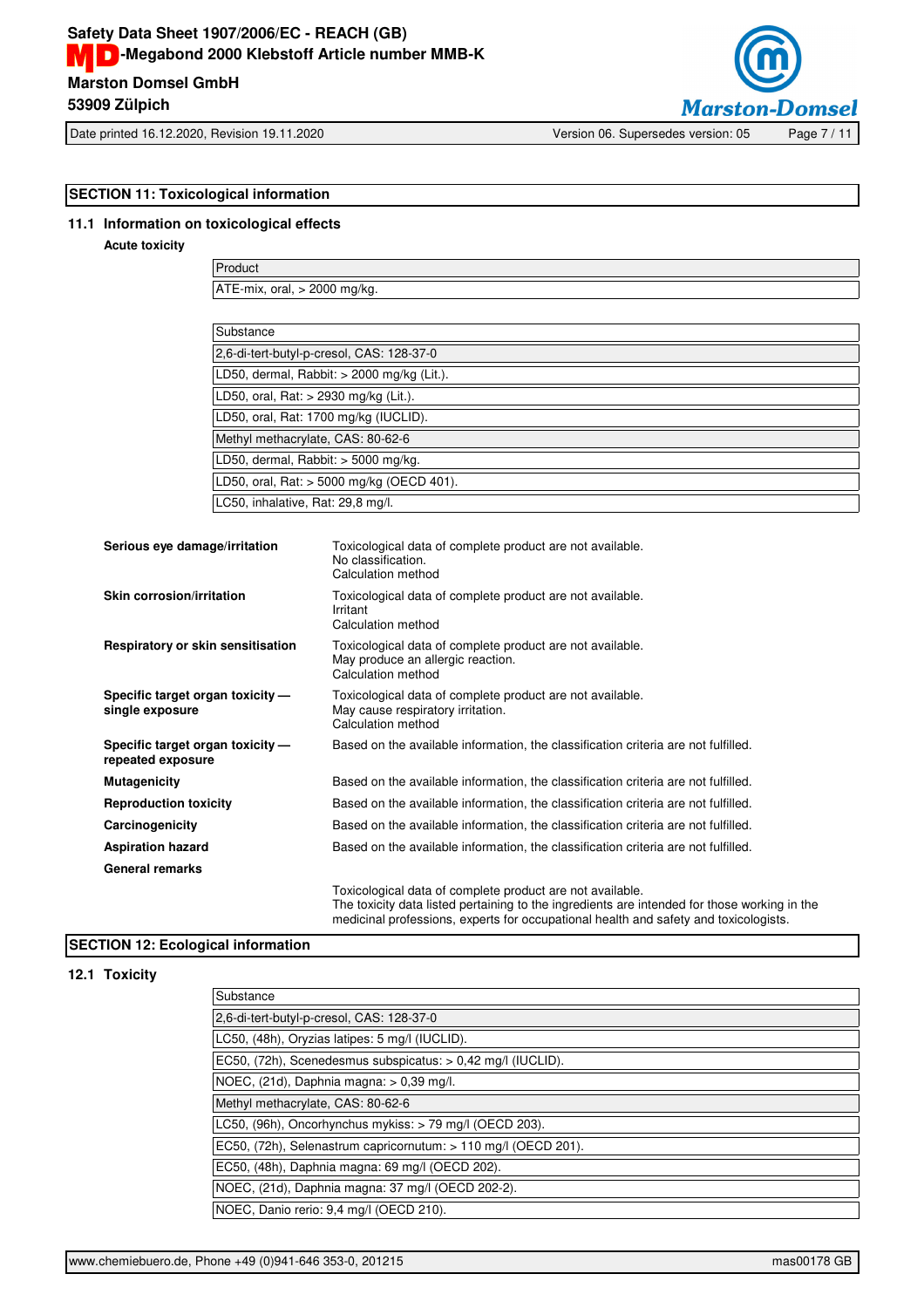

Date printed 16.12.2020, Revision 19.11.2020 Version 06. Supersedes version: 05 Page 8 / 11

## **12.2 Persistence and degradability**

| <b>Behaviour in environment</b><br>compartments | not determined |
|-------------------------------------------------|----------------|
| Behaviour in sewage plant                       | not determined |
| <b>Biological degradability</b>                 | not determined |
|                                                 |                |

## **12.3 Bioaccumulative potential**

No information available.

## **12.4 Mobility in soil**

No information available.

## **12.5 Results of PBT and vPvB assessment**

No information available.

## **12.6 Other adverse effects**

Ecological data of complete product are not available.

## **SECTION 13: Disposal considerations**

## **13.1 Waste treatment methods**

Waste material must be disposed of in accordance with the Directive on waste 2008/98/EC as well as other national and local regulations. It is not possible to determine a waste code for this product in accordance with the European Waste Catalogue (EWC) since it is only possible to classify it according to how it is used by the customer. The waste code is to be determined within the EU in liaison with the waste-disposal operator.

#### **Product**

**14.1 UN number**

|                                                    | Dispose of as hazardous waste.<br>Disposal in an incineration plant in accordance with the regulations of the local authorities. |
|----------------------------------------------------|----------------------------------------------------------------------------------------------------------------------------------|
| Waste no. (recommended)                            | 080409*                                                                                                                          |
| <b>Contaminated packaging</b>                      |                                                                                                                                  |
|                                                    | Uncontaminated packaging may be taken for recycling.<br>Packaging that cannot be cleaned should be disposed of as for product.   |
| Waste no. (recommended)                            | 150110* packaging containing residues of or contaminated by hazardous substances                                                 |
| <b>SECTION 14: Transport information</b>           |                                                                                                                                  |
| 14.1 UN number                                     |                                                                                                                                  |
| Transport by land according to<br><b>ADR/RID</b>   | 1133                                                                                                                             |
| Inland navigation (ADN)                            | 1133                                                                                                                             |
| Marine transport in accordance with<br><b>IMDG</b> | 1133                                                                                                                             |
| Air transport in accordance with IATA 1133         |                                                                                                                                  |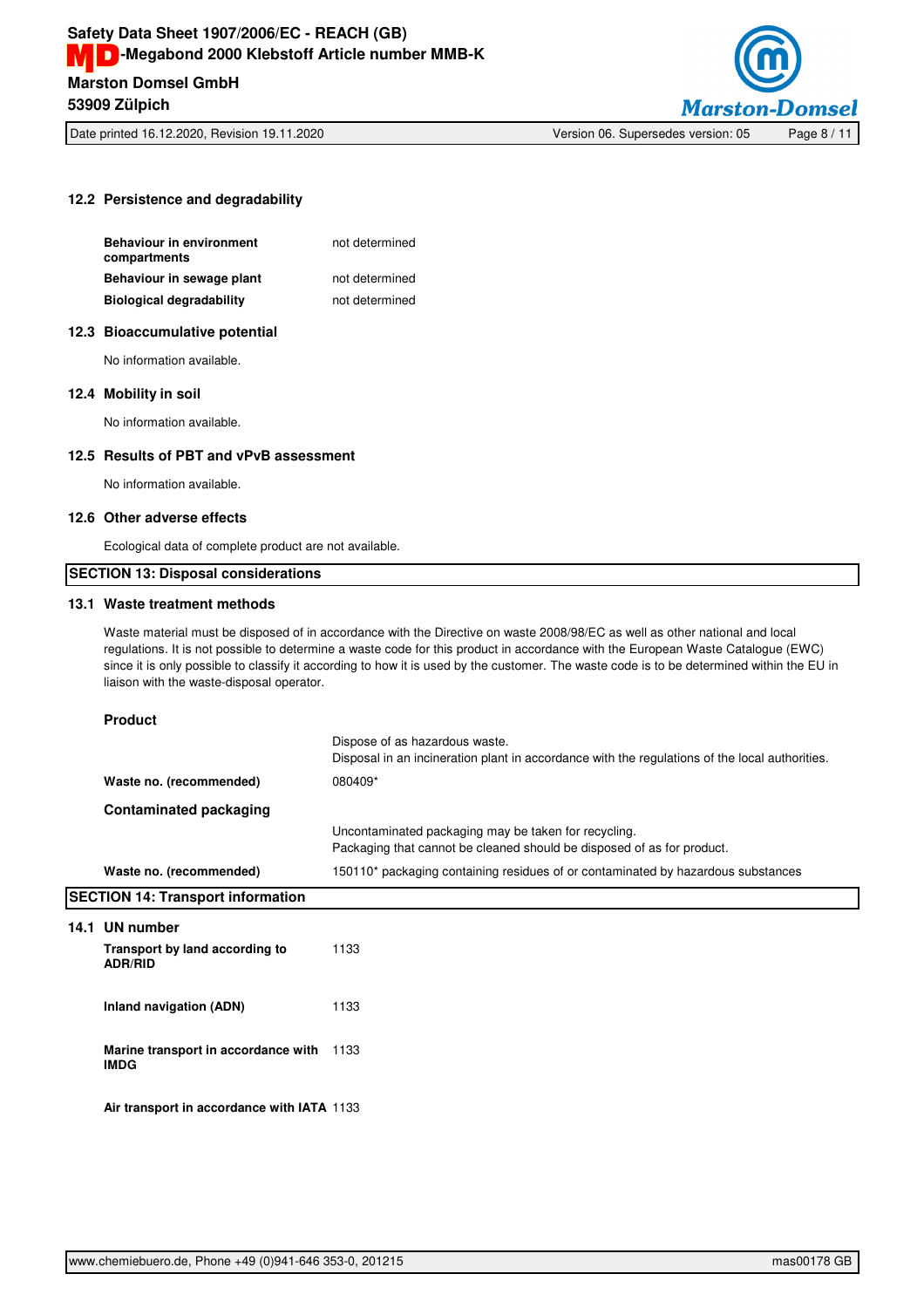

| 14.2 UN proper shipping name                       |                                                      |
|----------------------------------------------------|------------------------------------------------------|
| Transport by land according to<br><b>ADR/RID</b>   | Adhesives                                            |
| - Classification Code                              | F <sub>1</sub>                                       |
| - Label                                            |                                                      |
| - ADR LQ                                           | 5 <sub>1</sub>                                       |
| - ADR 1.1.3.6 (8.6)                                | Transport category (tunnel restriction code) 2 (D/E) |
| Inland navigation (ADN)                            | Adhesives                                            |
| - Classification Code                              | F <sub>1</sub>                                       |
| - Label                                            |                                                      |
| Marine transport in accordance with<br><b>IMDG</b> | Adhesives                                            |
| - EMS                                              | $F-E$ , S-D                                          |
| - Label                                            |                                                      |
| - IMDG LQ                                          | 5 <sub>1</sub>                                       |
| Air transport in accordance with IATA Adhesives    |                                                      |
| - Label                                            |                                                      |
| 14.3 Transport hazard class(es)                    |                                                      |
| Transport by land according to<br><b>ADR/RID</b>   | 3                                                    |
| <b>Inland navigation (ADN)</b>                     | 3                                                    |
| Marine transport in accordance with<br><b>IMDG</b> | 3                                                    |
| Air transport in accordance with IATA 3            |                                                      |
| 14.4 Packing group                                 |                                                      |
| Transport by land according to<br><b>ADR/RID</b>   | Ш                                                    |
| Inland navigation (ADN)                            | Ш                                                    |
| Marine transport in accordance with<br><b>IMDG</b> | $\mathbf{I}$                                         |
| Air transport in accordance with IATA II           |                                                      |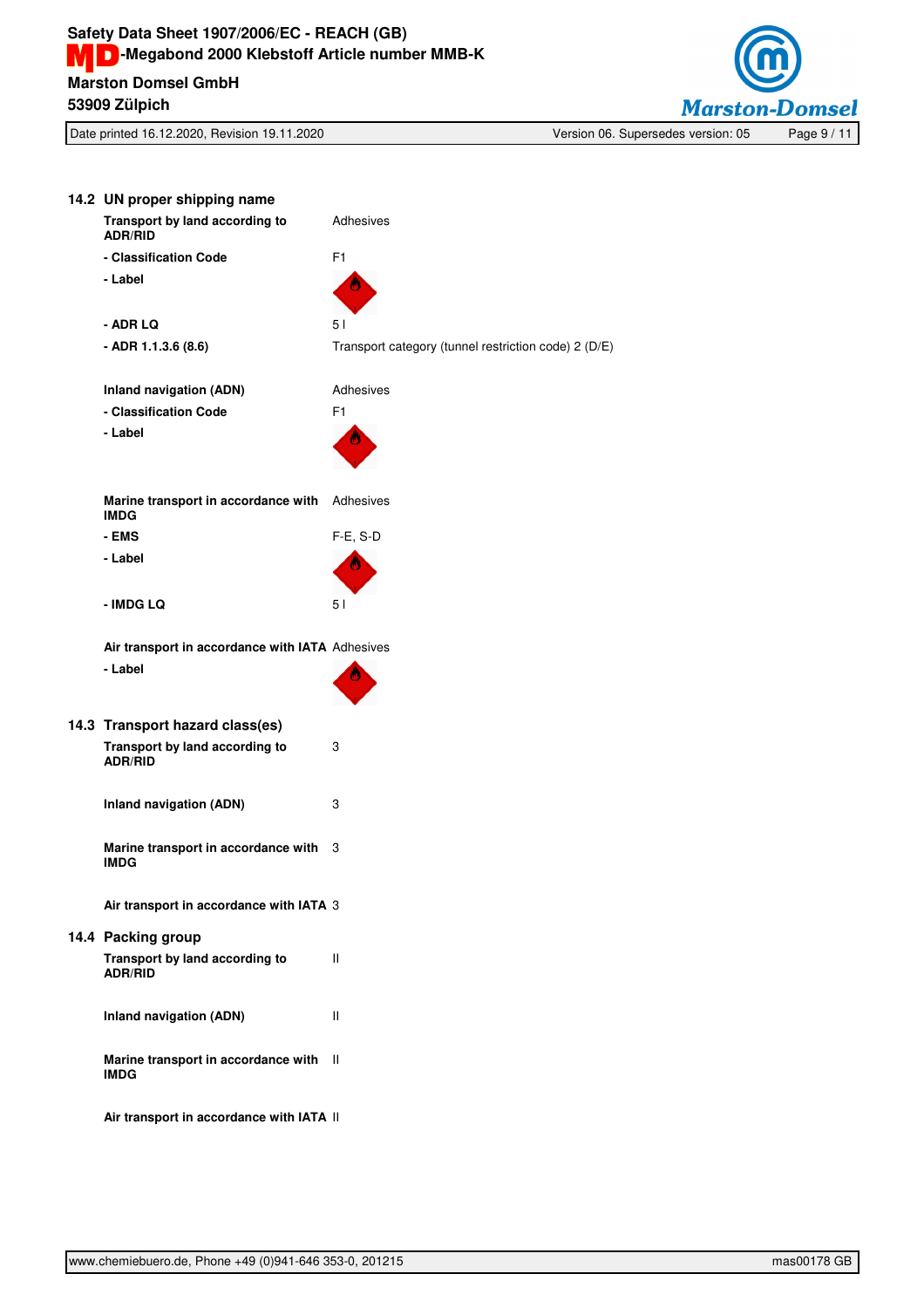

Date printed 16.12.2020, Revision 19.11.2020 Version 06. Supersedes version: 05 Page 10 / 11

| 14.5 Environmental hazards<br>Transport by land according to<br><b>ADR/RID</b> | no |
|--------------------------------------------------------------------------------|----|
| Inland navigation (ADN)                                                        | no |
| Marine transport in accordance with<br><b>IMDG</b>                             | no |
| Air transport in accordance with IATA no                                       |    |

**14.6 Special precautions for user**

Relevant information under SECTION 6 to 8.

## **14.7 Transport in bulk according to Annex II of MARPOL and the IBC Code**

No information available.

| <b>ISECTION 15: Regulatory information</b>                                                          |                                   |                                                                                                                                                                                        |
|-----------------------------------------------------------------------------------------------------|-----------------------------------|----------------------------------------------------------------------------------------------------------------------------------------------------------------------------------------|
| 15.1 Safety, health and environmental regulations/legislation specific for the substance or mixture |                                   |                                                                                                                                                                                        |
|                                                                                                     | <b>EEC-REGULATIONS</b>            | 2008/98/EC 2000/532/EC); 2010/75/EU; 2004/42/EC; (EC) 648/2004; (EC) 1907/2006<br>(REACH); (EU) 1272/2008; 75/324/EEC ((EC) 2016/2037); (EU) 2015/830; (EU) 2016/131;<br>(EU) 517/2014 |
|                                                                                                     | <b>TRANSPORT-REGULATIONS</b>      | ADR (2019); IMDG-Code (2019, 39. Amdt.); IATA-DGR (2020)                                                                                                                               |
|                                                                                                     | <b>NATIONAL REGULATIONS (GB):</b> | EH40/2005 Workplace exposure limits (Second edition, published December 2011).                                                                                                         |
| for people                                                                                          | - Observe employment restrictions | Observe employment restrictions for mothers-to-be and nursing mothers. Observe<br>employment restrictions for young people.                                                            |
|                                                                                                     | $-$ VOC (2010/75/CE)              | 2.93%                                                                                                                                                                                  |
|                                                                                                     | 15.2 Chemical safety assessment   |                                                                                                                                                                                        |
|                                                                                                     |                                   | Chemical safety assessments for substances in this mixture were not carried out.                                                                                                       |

## **SECTION 16: Other information**

## **16.1 Hazard statements (SECTION 3)**

H411 Toxic to aquatic life with long lasting effects.

H372 Causes damage to organs (Central nervous system) through prolonged or repeated exposure if inhaled. H336 May cause drowsiness or dizziness.

H304 May be fatal if swallowed and enters airways.

H226 Flammable liquid and vapour.

H410 Very toxic to aquatic life with long lasting effects.

H400 Very toxic to aquatic life.

H319 Causes serious eye irritation.

H302+H312 Harmful if swallowed or in contact with skin.

H335 May cause respiratory irritation.

H317 May cause an allergic skin reaction.

H315 Causes skin irritation.

H225 Highly flammable liquid and vapour.